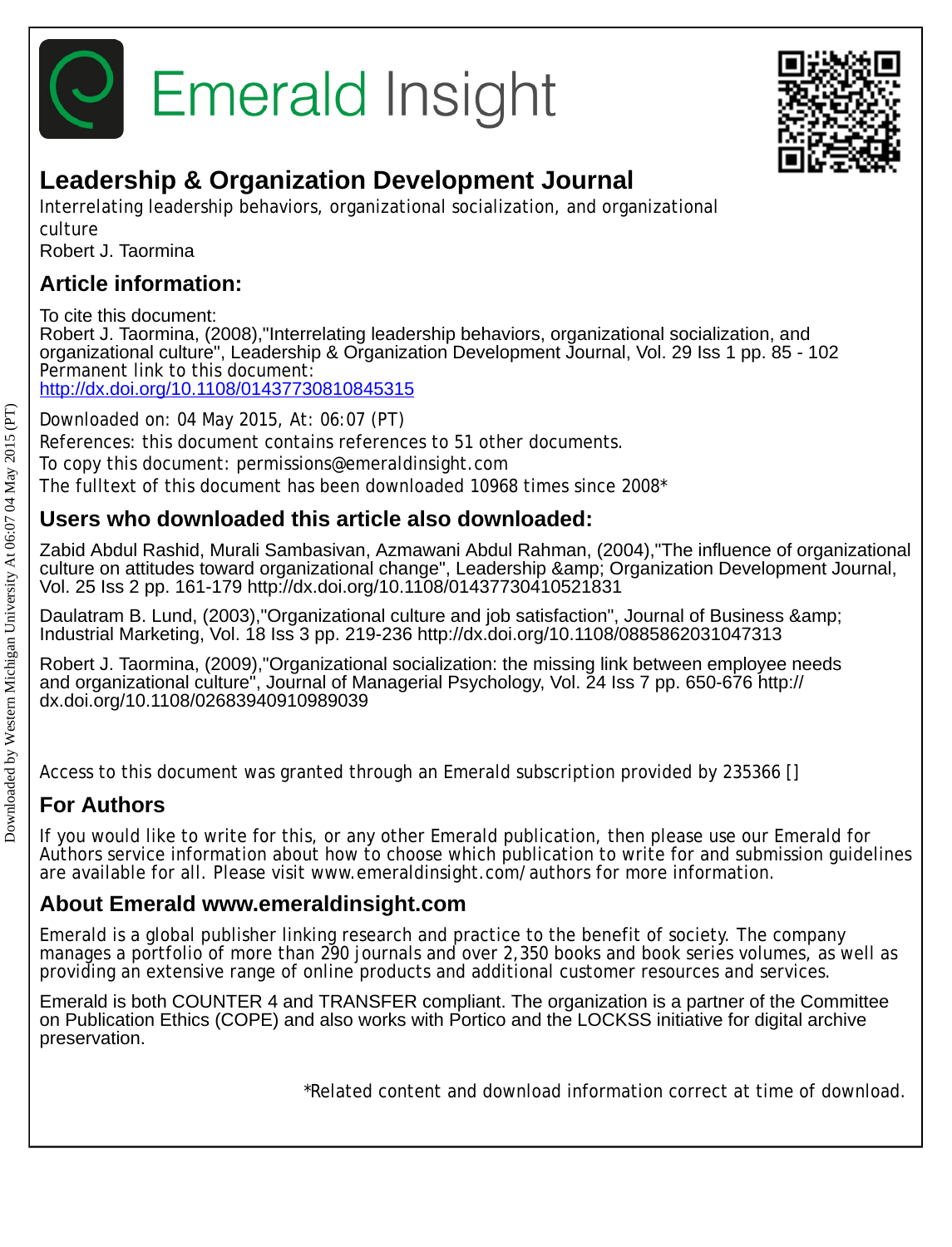The current issue and full text archive of this journal is available at www.emeraldinsight.com/0143-7739.htm

# Interrelating leadership behaviors, organizational socialization, and organizational culture

Robert J. Taormina University of Macau, Macau, China

Abstract

Purpose – The purpose of this paper is to look into the theories regarding leadership, organizational culture, and organizational socialization and the theory that some aspects of socialization (e.g. employee enthusiasm for, or lack of, cooperation) can influence an organization's culture.

Design/methodology/approach – Via questionnaire, 166 employees from a variety of organizations evaluated their leaders and companies on all variables. Correlation and regression analyses were employed.

Findings – Correlations revealed leader behaviors to be more control-oriented in bureaucratic culture; and more flexible-oriented in innovative culture; but, contrary to expectations, more control-oriented in supportive culture. Regressions confirmed these results and revealed that both leadership and socialization explained significant variance in all cultures. The leadership behaviors were also differentially associated with the socialization content domains, supporting most but refuting some aspects of organization theory.

Research limitations/implications – The unexpected finding of highly control-oriented leader behaviors in supportive culture suggests the need for more research in this area.

Practical implications – A need for more flexible leader behaviors in certain organizational cultures was found. Leadership behaviors needing development in regard to socialization were likewise revealed. Also found, were aspects of socialization content that need more management attention in all three types of organizational cultures examined.

Originality/value – This is the first empirical analysis of the interrelationships among the organizational socialization content areas, leadership behavior, and organizational culture.

Keywords Socialization, Organizational culture, Leadership, China

Paper type Research paper

Theories regarding leadership, organizational culture, and organizational socialization have developed largely independently. Leadership theories have been around for a very long time, but, as Block (2003) recently pointed out:

Despite numerous references to a relationship between leadership and organizational culture in the academic and popular literature, little systematic research has been conducted to examine the specific nature of this relationship (Block, 2003, p. 318).

Theories on organizational culture have been hampered by the lack of a commonly accepted definition of what "culture" is (Schein, 1984). Also, varying definitions of this term required different measures, which might explain the lack of congruence in research findings (see Lewis, 1996, for a review). Theories on organizational

Interrelating leadership behaviors

Received January 2007 Revised April 2007 Accepted May 2007

85



Leadership & Organization Development Journal Vol. 29 No. 1, 2008 pp. 85-102  $©$  Emerald Group Publishing Limited 0143-7739 DOI 10.1108/01437730810845315

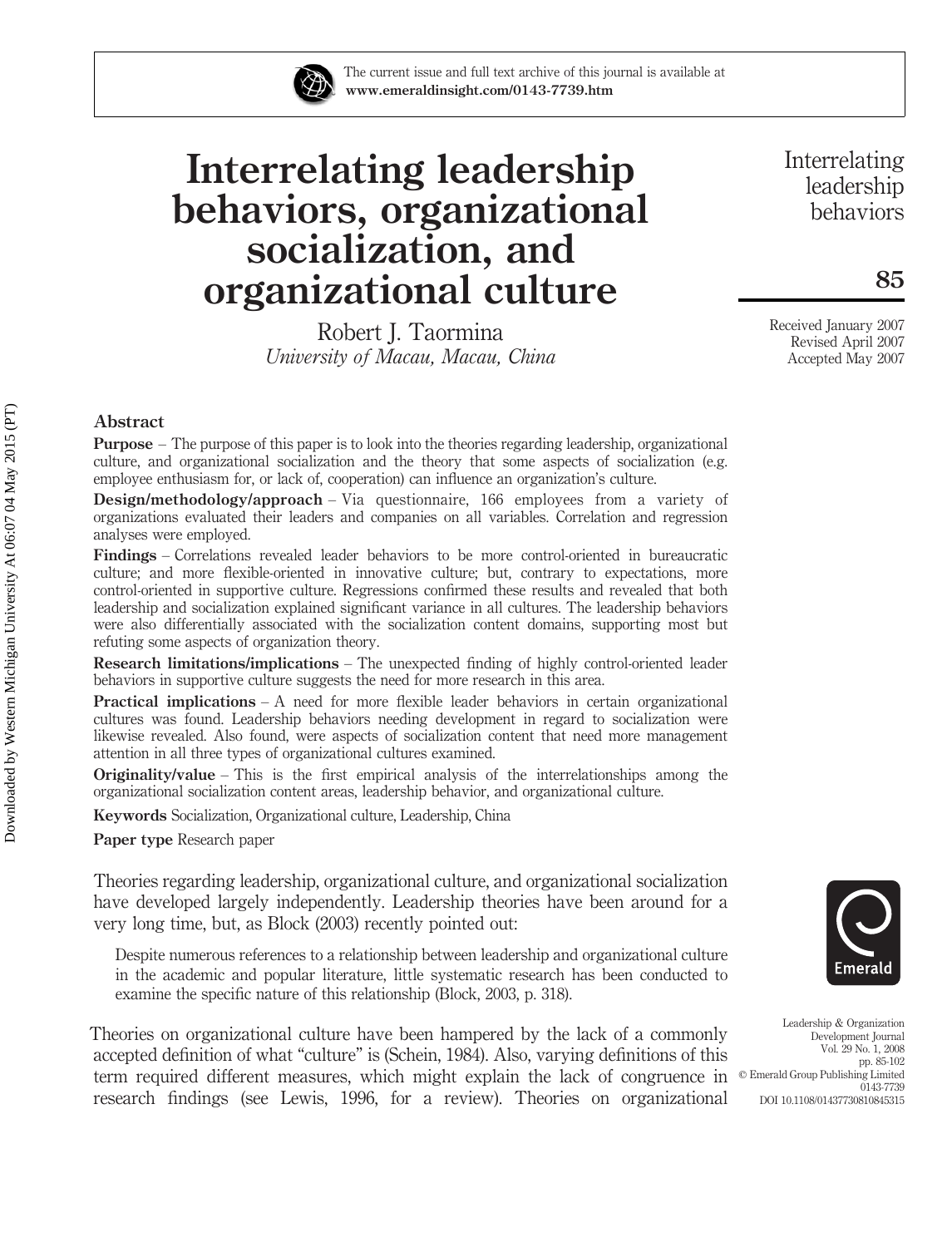socialization, on the other hand, have evolved to a point where there seems to be general agreement about its content domains (see Taormina, 1997, 2004), but these content areas of organizational socialization have not yet been rigorously examined in relation to either leadership or organizational culture.

By virtue of the authority of their positions, leaders have considerable freedom to decide how their organizations will be run, and can thus be expected to play a major role in influencing the culture of an organization. It is also thought that organizational socialization involves behaviors (by various organization members) that facilitate employee acculturation. Therefore, it is also possible that some aspects of socialization (e.g. employee enthusiasm for, or lack of, cooperation) can influence an organization's culture. Thus, the research question becomes whether, and to what extent, specified leadership roles and content areas of organizational socialization are related to and can predict some well-recognized aspects of organizational culture. Since this is a rather complex empirical question, some investigative approaches (e.g. a case-study approach; see, e.g. Parker, 2000) might have difficulty with it, while a database approach should have a better chance of answering it. Consequently, in the following sections, the three constructs are first briefly defined, and then the relationships among them are considered and empirically tested.

## Organizational culture

In reflecting on social science research on organizations since the 1960s, Schein (1996) argued that more attention should be given to culture. Since culture is an abstract concept, a major factor preventing its effective use has been the difficulty in finding an appropriate definition. Fortunately, however, social scientists began to converge on an operational definition of culture as the attitudes, values, beliefs, and behaviors that are shared by a particular group of people (see Adler, 1986; Rousseau, 1990; Triandis, 1996), i.e. a definition that uses identifiable, measurable, and enduring behavioral components. Many studies have been conducted to assess some of these components (e.g. values), but few valid and reliable instruments have been created to measure some of the most characteristic and recognizable facets of organizational culture.

One early, but still valid, instrument developed to measure some well-recognized types of culture was conceived by Wallach (1983) to assesses three commonly accepted aspects of organizational culture, namely: bureaucratic; innovative; and supportive. Wallach characterized each facet with adjectives that reflect distinguishing attitudes, behaviors, and values. Bureaucracy is viewed as hierarchically structured, orderly, procedural, and highly regulated. innovativeness is seen as creative, enterprising, risk-taking, and results-oriented. supportiveness is characterized by equitable, sociable, trusting, and collaborative behaviors.

According to Wallach (1983), organizational cultures are not exclusively of one type, but instead contain varying amounts of each facet. Wallach's measures have been considered to have sound theoretical foundations (Shadur et al., 1999), and have been studied in relation to such variables as organizational commitment (Lok and Crawford, 1999), job satisfaction (Silverthorne, 2004), and employee involvement (Shadur et al., 1999). While the foregoing studies typically used culture as an independent variable, the present study examines organizational culture as a dependent measure.

86

LODJ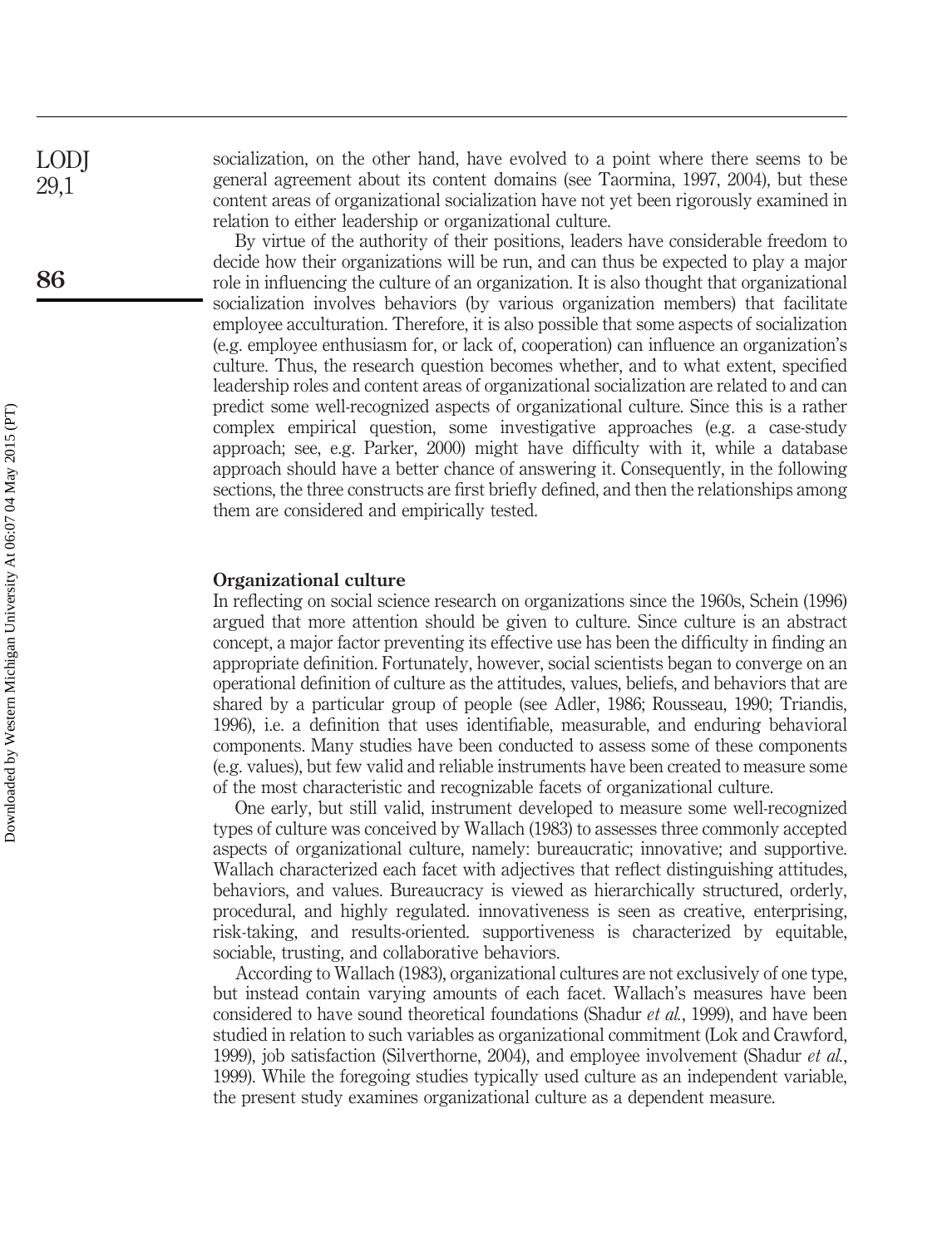# Leadership behaviors

Leadership has been approached from a number of viewpoints, including individual traits, behaviors, contextual perspectives, and combinations of these viewpoints. The earliest theorizing was Plato's (c. 428-347 BC) purely philosophical reasoning, i.e. in The *Republic* (Plato, 1993, originally written  $c$ . 360 BC), which declared that leadership is a congenital trait. Since Plato has been regarded as one of the most influential thinkers on leadership (see Takala, 1998), this might explain why modern (twentieth century) empirical research on leadership tended to look for a single trait.

Among the behavioral approaches, a turning point was reached in the 1950s with the two-factor Ohio State model (Stogdill and Coons, 1957), which identified task-oriented (initiating structure) and people-oriented (consideration) leader behaviors. These two styles might be considered archetypal leadership behaviors because they have reappeared, under various names in the 50 years since the original research was published. For example, they appear as main components in the managerial grid (Blake and Mouton, 1964), contingency theory (Fiedler, 1967), and path-goal theory (House, 1971). These models demonstrate that the theory of leadership has evolved from using a single trait to using multiple dimensions. (For a more complete historical treatment of leadership theory, see Grint, 2000).

The broadest behavioral model is probably Quinn's (1988) eight-dimensional, competing values model. Its two bipolar axes (i.e. an internal-external axis that is orthogonal to a control-flexibility axis) intersect to create four quadrants, each of which includes two characteristic leader behaviors (or roles). For Quadrant 1 (the Open Systems Model), they are the Innovator (willing to try new approaches) and the Broker (meets people from outside for negotiation). Those for Quadrant 2 (the Rational Goal Model) are the Producer (task oriented and work focused) and the Director (provides structure by making plans and setting goals). Those for Quadrant 3 (the Internal Process Model) are the Coordinator (maintains the work flow) and the Monitor (determines whether rules are being followed). The behaviors for Quadrant 4 (the Human Relations Model) are the Facilitator (encourages teamwork to build cohesion) and the Mentor (helps develop people by being considerate, open, and fair).

The behaviors are necessary yet conflicting, that is, leaders must perform all eight behaviors even though performing one reduces the time available to perform others. For example, when performing the Broker (external-flexible) role it is difficult to concurrently perform the opposite Monitor (internal-control) role. Consequently, Quinn's (1988) model invites empirical analysis. The model has been used to test personal characteristics for their influence on the leadership behaviors (e.g. Shim et al., 2002) and the impact of the behaviors on organizational performance (e.g. Hart and Quinn, 1993).

## Leadership and organizational culture

Some research on leadership and culture has been conducted. For example, Ogbonna and Harris (2000), used two measures of leadership they created and found them related to innovative culture. One attempt to use Quinn's (1988) leadership roles in regard to culture was by Lamond (2003), who found eight organizational "clusters", three of which may be considered similar to Wallach's (1983) cultural facets.

More recently, Li (2004) studied the relation between transactional and transformational leadership styles and job outcomes (satisfaction and performance)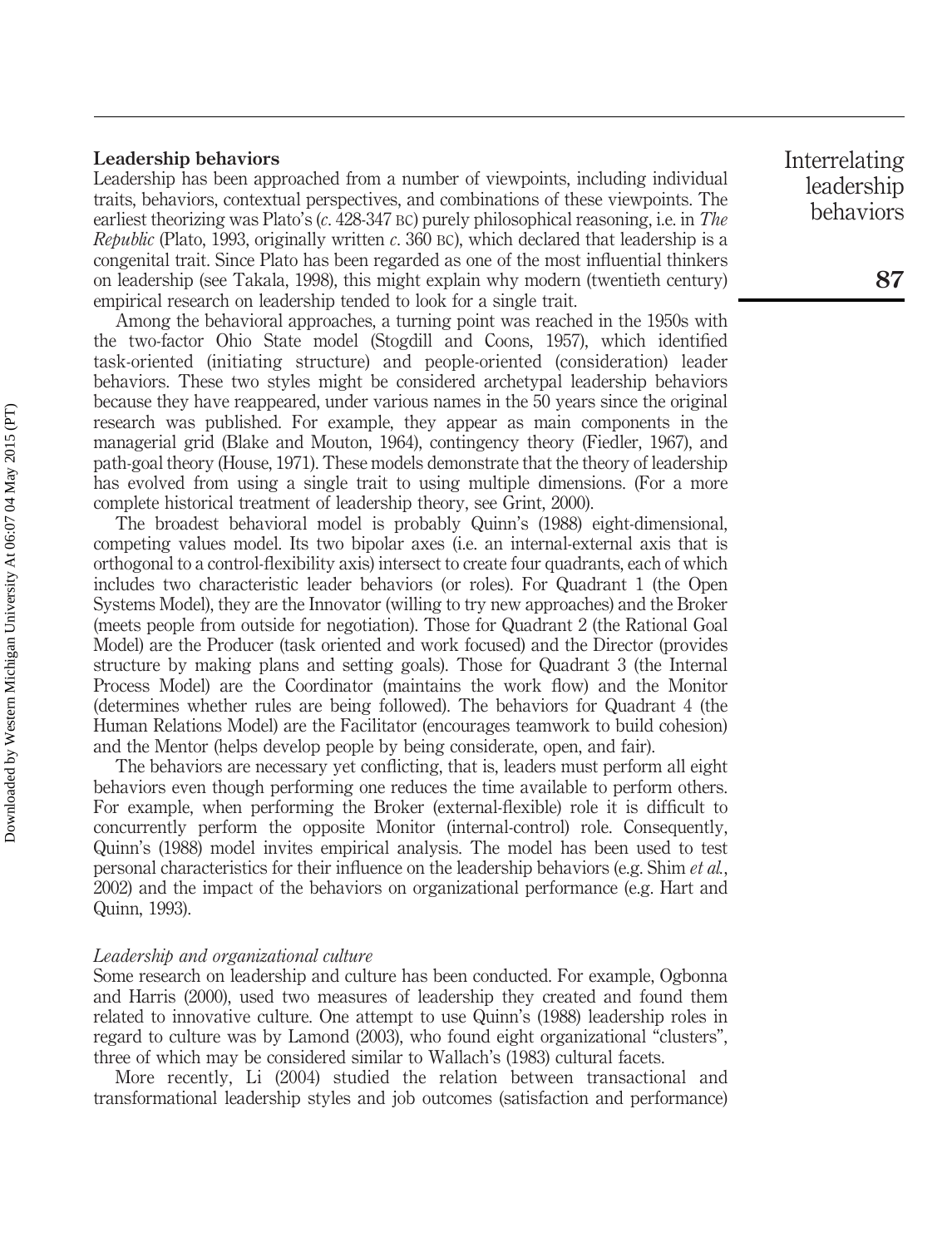in bureaucratic, innovative, and supportive cultures. Cluster analysis was used to group organizations by culture (even though Wallach, 1983, stressed that all organizations contain all three cultural facets). The results yielded two culture clusters, which were assessed in relation to leadership style. While all correlations were significant, transformational leadership had higher correlations with the bureaucratic, innovative, and supportive cultures. Since transactional leaders are task-oriented and transformational leaders are relationship oriented (see Bass and Avolio, 1993), the results could suggest either that transformational leadership is likely in all organizational cultures, or that it is more prominent in Chinese (collectivist) organizations (see Li, 2004, p. 435).

Studies on the leadership-culture relationship by Lok and Crawford (1999, 2001, 2004) using Wallach's (1983) cultural dimensions have been revealing. In one study, bureaucracy was unrelated to consideration leadership, but positively related to initiating structure; while both innovative and supportive cultures had high positive correlations with consideration. In their second study, structure-oriented leadership had slightly significant correlations with all three cultures, while consideration was unrelated to bureaucratic culture, slightly related to innovative, and highly related to supportive culture. In their third study, consideration was positively and significantly related to all three cultures, showing the strongest relation with supportive and innovative cultures, and the weakest with bureaucratic culture. Initiating structure had a strong positive relation with bureaucratic culture, a slight negative relation with innovative, and a strong negative relation with supportive culture.

None of the above studies used both Quinn's (1988) leader behaviors and Wallach's (1983) cultural facets. The results from those studies, however, do suggest relationships that might be expected between Quinn's control (Monitor, Coordinator, Producer, and Director) versus flexible (Innovator, Facilitator, Broker, and Mentor) leadership behaviors and Wallach's bureaucratic, innovative, and supportive facets of organizational culture. Namely:

To the extent that bureaucratic culture is highly regulatory:

H1. Control leadership behaviors will be (a) more positively correlated with and (b) stronger predictors of bureaucratic culture than will flexible leadership behaviors.

To the extent that innovative culture is more risk-taking:

H2. Flexible leadership behaviors will be (a) more positively correlated with and (b) stronger predictors of innovative culture than will control leadership behaviors.

# To the extent that supportive culture is characterized by sociability:

H3. Flexible leadership behaviors will be (a) more positively correlated with and (b) stronger predictors of supportive culture than will control leadership behaviors.

LODJ 29,1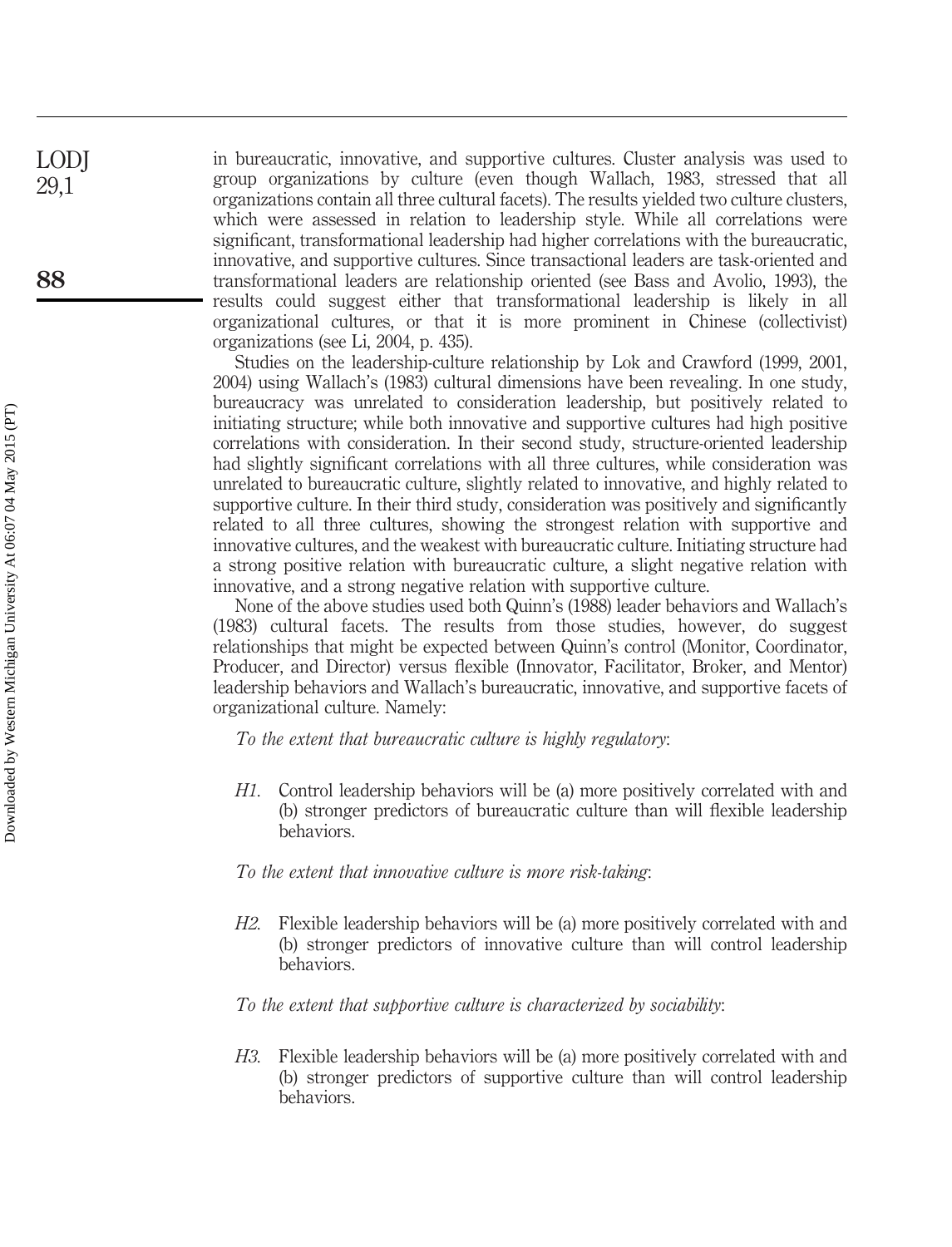# Organizational socialization

One definition of organizational socialization describes it as:

[...] the process by which an individual comes to appreciate the values, abilities, expected behaviors, and social knowledge essential for assuming an organizational role and for participating as an organizational member (Louis, 1980, pp. 229-230).

Most research on socialization focused on its process, but in the last decade, Chao *et al.* (1994) and Taormina (1994) identified distinct content areas of socialization. The latter has four content areas, namely:

- (1) training;
- (2) understanding;
- (3) coworker support; and
- (4) future prospects.

Training asks employees to assess the extent to which their organizations provide job skills. Understanding asks how well they comprehend the organization's operations, etc. Coworker support asks employees to assess the extent to which other workers provide assistance to them. Future prospects asks them to appraise the rewards and opportunities in their organization. Whereas the latter model has been found to be more parsimonious (see Taormina, 2004), it will be used to examine the relationships that its four content areas have with leadership and culture.

# Organizational socialization and leadership

Assessing the relation between leadership behaviors and the organizational socialization content areas is one of the main objectives of this study because there has been little research on this topic. In regard to these variables, some relationships between Quinn's (1988) leadership behaviors and the socialization domains might be supposed. For example, Quinn's model sees employee development as a concern of flexible leadership (i.e. Quadrant 4), which would predict that the mentor and facilitator should be concerned with employee training and understanding. Differing views, however, do exist. For example, Van Maanen (1978, p. 35) stressed the importance of "control over individual behavior in organizations", implying that control may be more prevalent. To empirically evaluate these contrasting views, two alternate hypotheses can be generated. First, if leaders are more concerned with controlling employee behavior than with flexibly developing human resources, the following hypothesis can be tested:

H4. Control-focused leadership behaviors will be more positively correlated with the (a) training, (b) understanding, (c) coworker support, and (d) future prospects socialization domains than will the flexibly-focused leadership behaviors.

Second, the alternate hypothesis would reflect Quinn's (1988) perspective on the importance of flexible leadership behaviors as regards employee development, namely:

H5. Flexibly-focused leadership behaviors will be more positively correlated with the (a) training, (b) understanding, (c) coworker support, and (d) future prospects socialization domains than will the control-focused leadership behaviors.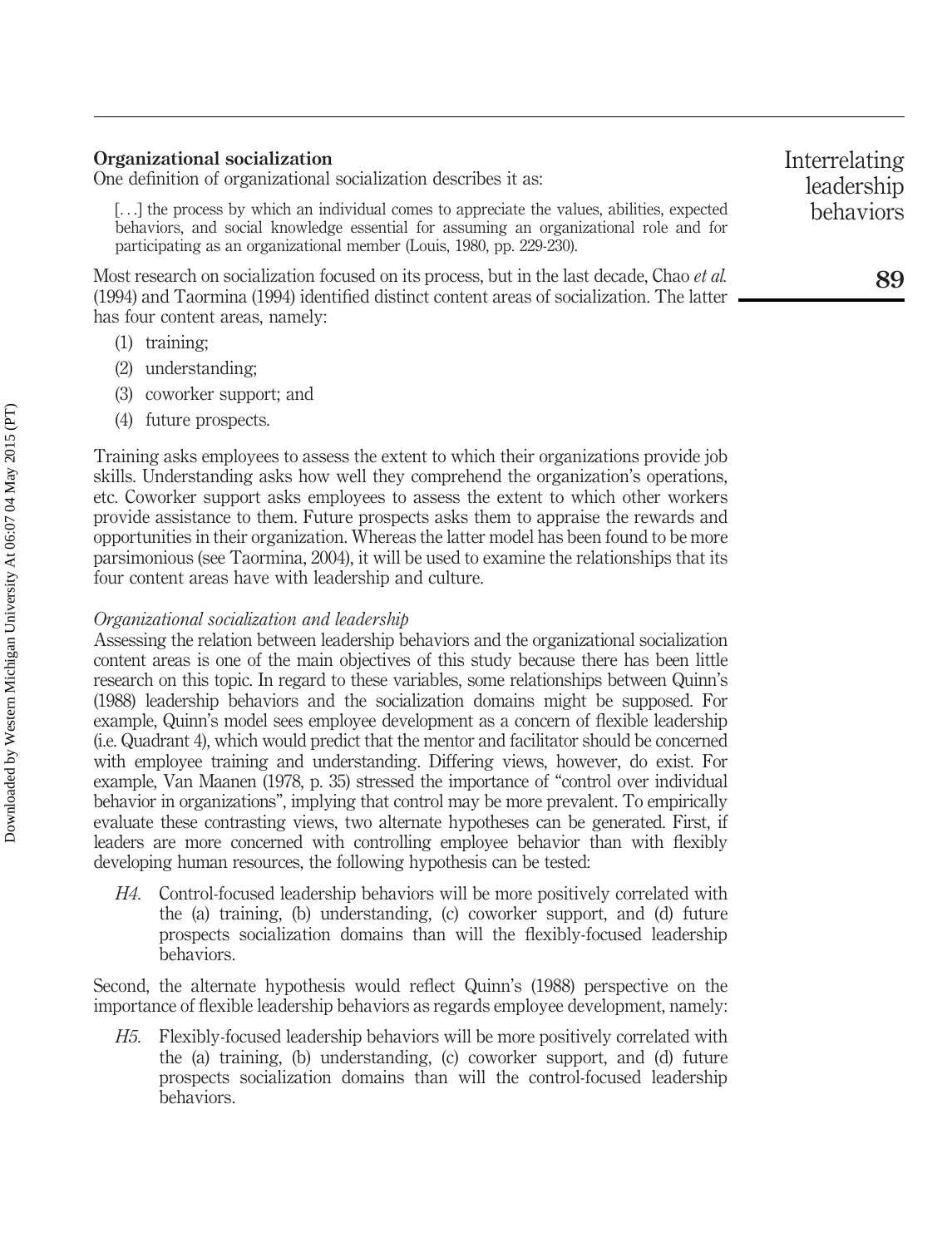## Organizational socialization and culture

Research on the socialization content areas and organizational culture has been sparse, as reflected in a review by Fisher (1986), which made no explicit mention of organizational culture. In a more recent review, Bauer et al. (1998) dedicated an entire section to socialization and culture, but did not refer to bureaucratic, innovative, or supportive organizational cultures. They did, however, strongly suggest that more research was needed on organizational socialization and culture.

In theory, the objective of any socialization process is to ensure that the individual fits into the larger social context. For organizations, Chatman (1989) argued that socialization was needed to achieve this fit by bringing the employees' and organization's values into congruence, and, subsequently, (Chatman, 1991) found support for this idea. Wilson and Elman (1990) found socialization tactics to be important in transmitting an organization's cultural values, and Cable and Parsons (2001) found socialization tactics to account for a significant amount of variance in employees' perceived fit with the organization.

The previous studies focused on socialization processes, but two studies examined socialization content. Anakwe and Greenhaus (1999) found "training" to be related to both the knowledge and acceptance of culture ( $r = 0.16$ ,  $p < 0.05$ , for both), and found "co-workers" to be significantly related to knowledge of culture ( $r = 0.25$ ,  $p < 0.01$ ). These results suggest that some relationship should exist between socialization content areas and organizational culture. More recently, Autry and Daugherty (2003) used concepts from Schein (1991) and Taormina (1997) to measure person-organization fit by asking employees to rate their companies on reward and pay systems (i.e. future prospects), and their coworkers on behaviors such as cooperation (i.e. coworker support). Their results showed a strong association between job satisfaction and cognitive fit with company characteristics, implying that at least one socialization domain (i.e. future prospects) may be linked to organizational culture.

The above studies attempted to assess organizational socialization in relation to culture, but did not examine all four socialization content areas, or study them in relation to the bureaucratic, innovative, and supportive facets of organizational culture. From a theoretical perspective, however, all four socialization content areas are essential for employees to be fully socialized into any organization (Taormina, 1997); but this does not imply that all organizations (or cultures) actually do fully address all four socialization domains in practice.

In other words, some aspects of an organization's culture might place more or less stress on one or another of the socialization domains. Thus, to empirically assess the relationships among the socialization and culture variables, some additional hypotheses can be generated. For example, since bureaucratic culture stresses conformity to structure and order, training might be emphasized more, while opportunities for promotion might be lacking. Therefore, it could be speculated that:

H6. Bureaucratic culture will be (a) positively correlated with training, and (b) negatively correlated with future prospects.

Innovative culture, on the other hand, tends to be risk-taking and opportunistic, stressing creativity more than training. Also, rewards (e.g. bonuses) may be offered to any employee with good ideas regardless of his or her training. Therefore, it may be surmised that:

LODJ 29,1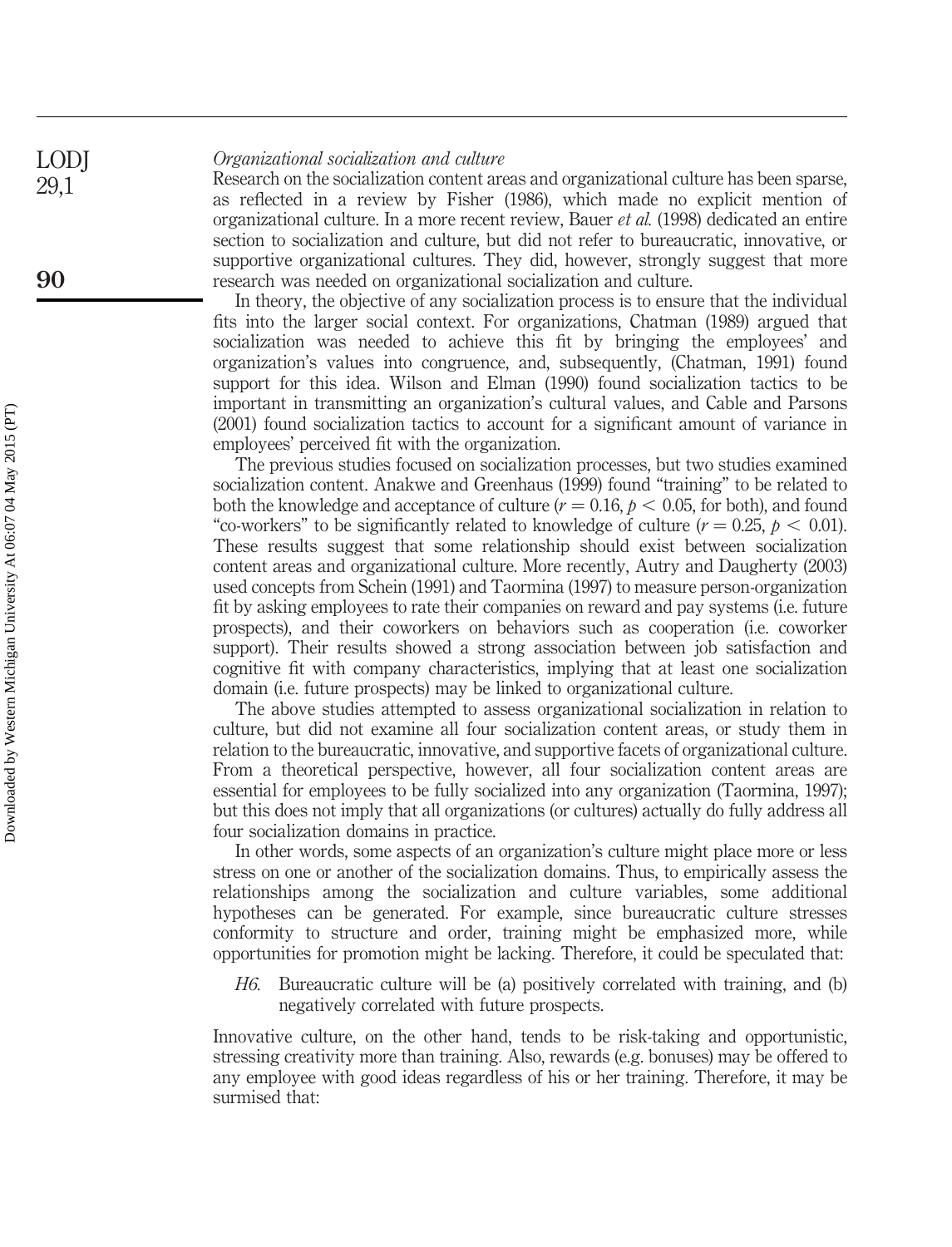H7. innovative culture will be (a) negatively correlated with training, and (b) positively correlated with future prospects.

In supportive cultures, management might offer training to foster employee development. Generally, in supportive cultures management encourages its employees and is considerate of their needs (the Ohio State model). If an organization does stress managerial consideration, the employees in the organization might follow the example offered by management and tend to behave in supportive ways with their coworkers. Therefore, it can be expected that:

H8. Supportive culture will be positively correlated with (a) training and (b) coworker support.

## Method

# **Participants**

All 166 respondents (87 male, 79 female) were working adults of Chinese ethnicity, aged from 19 to 56 years ( $M = 34.61$ ,  $SD = 10.10$ ). For education, 5.42 percent had no education, the rest had completed primary school (11.46 percent), secondary school (28.31 percent), vocational college (21.08 percent), a bachelor degree (27.71 percent), or a master degree or above (6.02 percent). The number of total years of employment ranged from 0.50 to 38.00 ( $M = 13.14$ , SD = 9.51).

#### Measures

The questionnaire included items on organizational culture, organizational socialization, leadership style, and demographics. The latter asked for: Gender  $(0 =$  Female, 1 = Male); Age; Education (1 = Primary school, 2 = Secondary school,  $3 =$  Vocational college,  $4 =$  Bachelor Degree, and  $5 =$  Master Degree or above); and years employed.

Organizational culture. This variable was measured with Wallach's (1983) 24-item Organizational Culture Questionnaire, which uses eight adjective descriptors to assess each of the three cultural facets, i.e. bureaucratic, innovative, and supportive, in every organization. Using a four-point scale  $(1 = not at all, to 4 = exactly)$ , respondents were asked to assess how well the adjectives describe their company. Sample adjectives included "Hierarchical" (for Bureaucratic), "Risk-taking" (for innovative), and "Encouraging" (for supportive). The reliabilities for the three scales were reported to be 0.82, 0.88, and 0.79 (see Akaah, 1993), and those for the present study were 0.85, 0.83, and 0.84 (respectively).

Leadership behavior. This was measured with Quinn's (1988) 32-item Competing Values Instrument, which asks managers how much they use eight leadership behaviors, i.e. as Innovator (e.g. "Comes up with inventive ideas"), Facilitator, Broker, and Mentor for the "Flexible" (F) behaviors; and as Monitor, Coordinator, Producer, and Director for the "Control" (C) behaviors. The scale was originally designed as a self-assessment for managers, with a seven-point scale  $(1 = \text{very infrequently to})$  $7 = \text{very frequently}$ ) and a six-step procedure for computing standardized "competing" values scores" (Quinn, 1988, pp. 130-133).

The present study did not ask for self-assessments, but instead used a more objective technique of asking employees to evaluate their managers' use of the eight behaviors. The full, 32-item version (four items for each behavior) was employed with a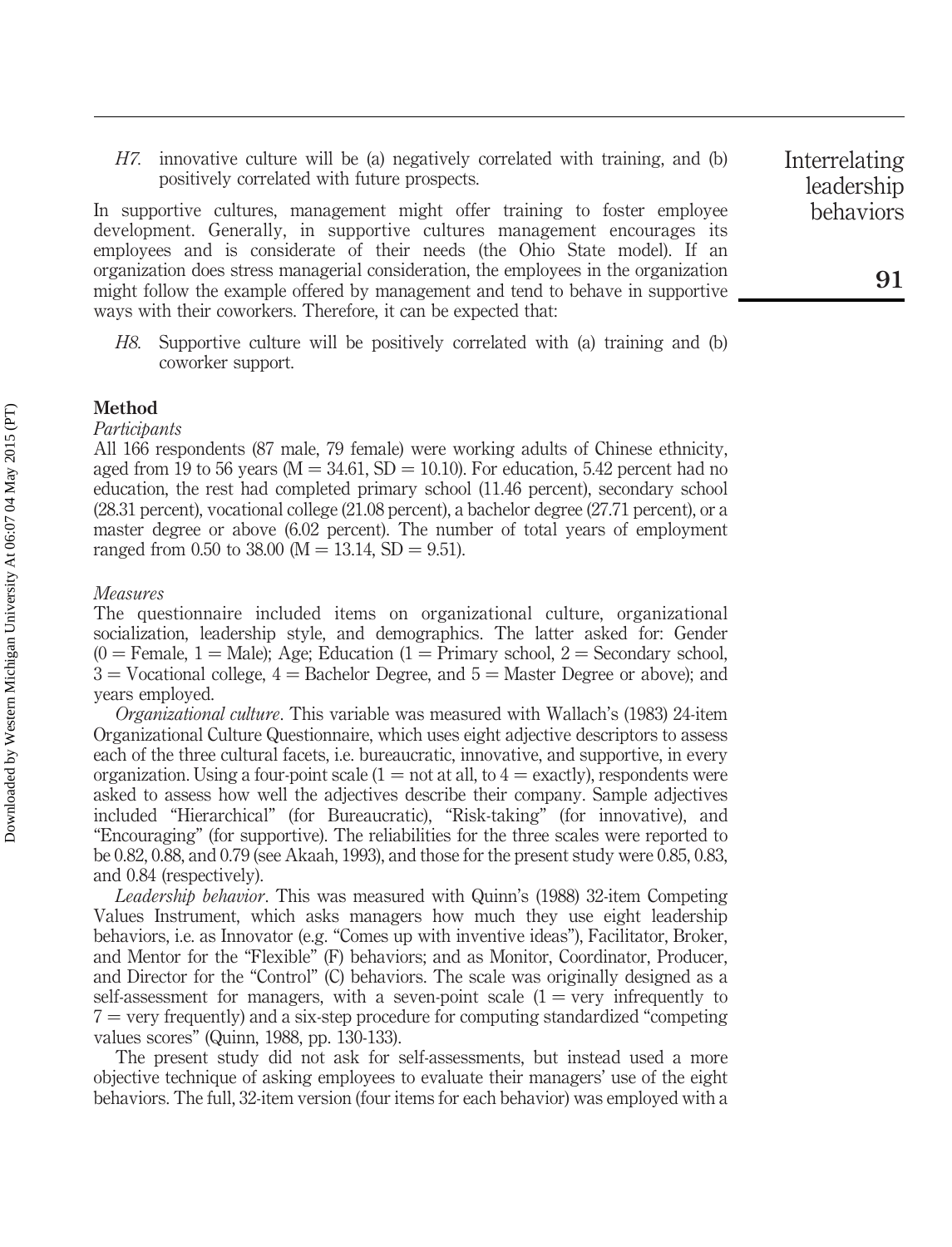five-point Likert scale  $(1 =$  almost never, to  $5 =$  almost always). The original reliabilities for the eight scales ranged from 0.72 to 0.90, and those for the scales in this study ranged from 0.75 to 0.87.

Organizational socialization. This was measured using the 20-item Organizational Socialization Inventory (OSI, Taormina, 1994; revised, 2004), which includes four domains: training, understanding, coworker support, and future prospects (five items each). Using a seven-point Likert scale  $(1 =$  strongly disagree, to  $7 =$  strongly agree), the respondents were asked to assess how well the items describe the socialization in their companies. For example, "The training in this company has enabled me to do my job very well" (Training). The reliabilities for the original (1994) OSI were 0.76 for training, 0.79 for understanding, 0.81 for coworker support, and 0.76 for future prospects; those for the revised (2004) scale were 0.76, 0.78, 0.72, and 0.68; and those for the present study were 0.85, 0.69, 0.73, and 0.70 (respectively).

Language of the questionnaire. As the data were obtained at a location where Chinese is spoken, the original English version was translated into Chinese and back-translated into English by professional, native-Chinese, bilingual translators. The back-translation was examined by a native English speaker and deemed equivalent to the original English version.

# Procedure

The target respondents in this study were line-level Chinese adults working in local organizations in an international port city on the coast of southern China. To increase the probability of obtaining a representative sample of respondents, and to ensure that no one type of organization would overly influence the results, various large, medium, and small companies were randomly targeted at many locations around the city. The data were collected in the vicinity of these organizations where workers relax during their spare time, and potential respondents were approached using a predetermined random order.

All participants were told the general purpose of the study and assured that their answers would remain confidential. Those who agreed to participate were given a questionnaire that was collected on site when completed. Of the total 220 questionnaires handed out, 175 were returned, yielding a return rate of 79.55 percent. Of these, nine were discarded because five respondents indicated that they were not currently employed, and another four returned the questionnaires with insufficient data, leaving 166 questionnaires for analysis.

# Results

#### Means and intercorrelations

Means, standard deviations, and intercorrelations for all the measured variables were computed, and are shown in Table I. To compare Quinn's (1988) four Flexible ("F") and four Control ("C") behaviors (variables 8-11 and 12-15, respectively, in Table I), mean scores (and SDs) were computed for the flexible- and control-type behaviors. In a paired samples t-test, the mean for the control behaviors  $(M = 3.13, SD = 0.65)$  was significantly higher than that for the flexible behaviors  $(M = 2.83, SD = 0.65)$ , indicating a higher overall control-type leadership orientation,  $t(162) = 5.65, p < 0.001$ .

To test the relative correlations specified in  $H(1a)$ ,  $H(2a)$ , and  $H(3a)$ , scores on the control leadership and flexible leadership behaviors were averaged and their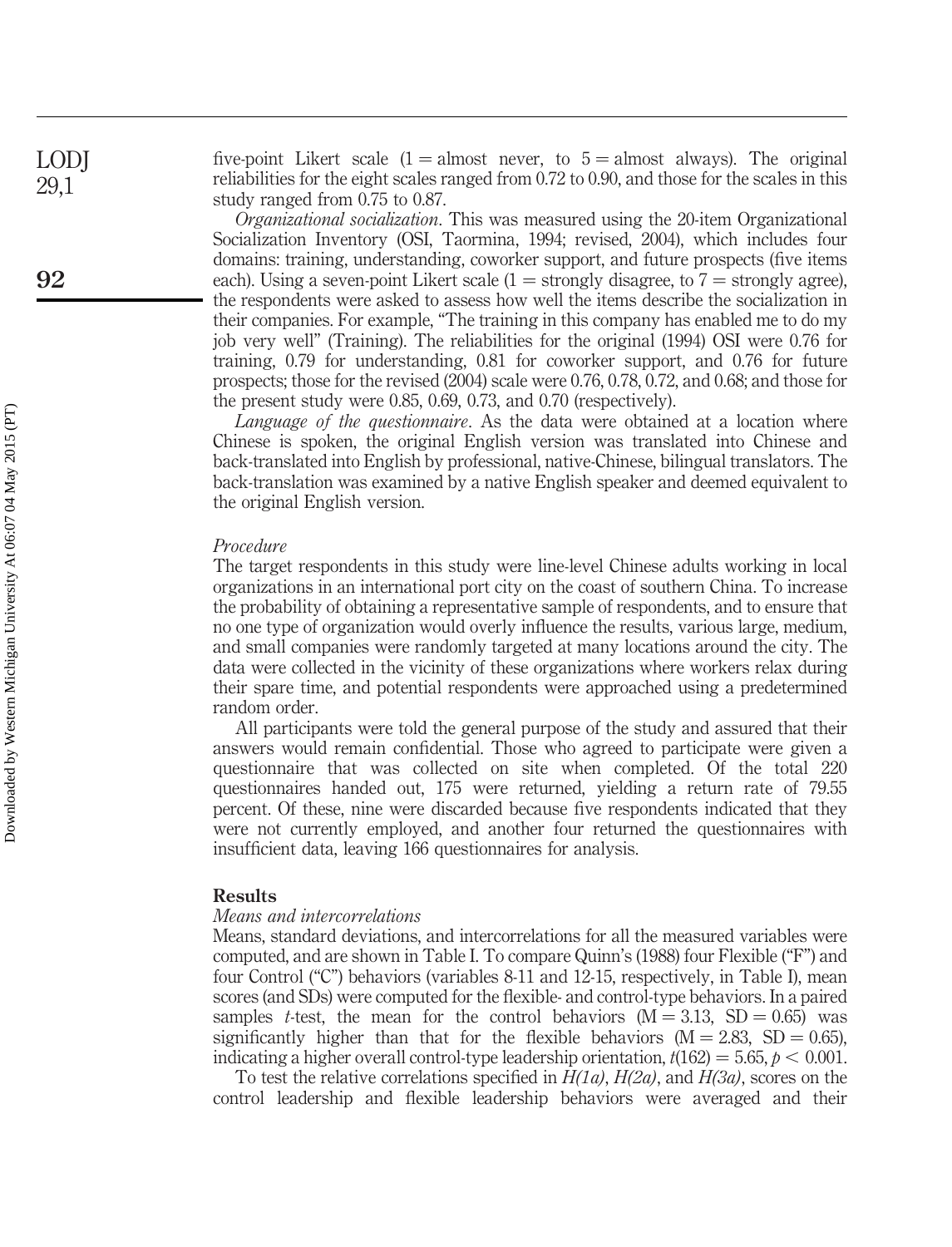| Variable                                                                                                                                                                                                                                                                      | Mean | $\overline{\mathbb{S}}$ |                                                      | 2                                                                                                                                                                                                            | S                                                                                                                                   | 4 | 5 | 9             | $\overline{ }$ | $\infty$     | 6                                                | $\approx$                     | $\Box$           | $\overline{2}$  | 13                   | $\overline{14}$                             | 15     |
|-------------------------------------------------------------------------------------------------------------------------------------------------------------------------------------------------------------------------------------------------------------------------------|------|-------------------------|------------------------------------------------------|--------------------------------------------------------------------------------------------------------------------------------------------------------------------------------------------------------------|-------------------------------------------------------------------------------------------------------------------------------------|---|---|---------------|----------------|--------------|--------------------------------------------------|-------------------------------|------------------|-----------------|----------------------|---------------------------------------------|--------|
| . Bureaucratic culture<br>2. Innovative culture<br>3. Supportive culture<br>4. Training<br>6. Coworker support<br>6. Coworker support<br>6. Coworker support<br>8. Innovator (F)<br>9. Facilitator (F)<br>11 Mentor (F)<br>12 Monitor (C)<br>13 Coordinator (C)<br>14 Produce |      | 영영명의 영영국와 다양 이 영영 이 영   | 827888588525588675<br>00000000000000000<br>827888585 | $0.33$ $0.7788$ $0.7788$ $0.7788$ $0.7788$ $0.7788$ $0.7788$ $0.7788$ $0.7788$ $0.7788$ $0.7788$ $0.7788$ $0.7788$ $0.7788$ $0.7788$ $0.7788$ $0.7788$ $0.7788$ $0.7788$ $0.7788$ $0.7788$ $0.7788$ $0.7788$ | 9 3 3 3 3 4 5 6 7 5 9 5 9 5 9 5 9<br>이 0 0 0 0 0 0 0 0 0 0 0 0 0 0<br>2 3 3 3 4 5 5 7 9 9 9 9 9 9                                   |   |   | coooooooooooo |                | 838892341100 | ្រុក នូ អូ ម៉ូ អូ អូ អូ<br>ដូច ទី ទី ទី ទី ទី ទី | ្ត្រី ដូង អូង<br>ក្នុង អូង អូ | 894338<br>004338 | ತ್ತೆ ಪ್ರವ<br>ರಂ | 0.80<br>0.78<br>0.97 | $\begin{array}{c} 0.76 \\ 0.75 \end{array}$ | (0.76) |
| Notes: Culture values ranged from 1 to 4; Socialization from 1 to 7; Leadership from 1 to 5; (F) = Flexible and (C) = Control leader behaviors; Reliabilities<br>are on the diagonal. Si,                                                                                     |      |                         |                                                      |                                                                                                                                                                                                              | ignificance levels are:  r  ≥ 0.16 = $p < 0.05$ ;  r  ≥ 0.21 = $p < 0.01$ ;  r  ≥ 0.23 = $p < 0.005$ ; and  r  ≥ 0.27 = $p < 0.001$ |   |   |               |                |              |                                                  |                               |                  |                 |                      |                                             |        |
|                                                                                                                                                                                                                                                                               |      |                         |                                                      |                                                                                                                                                                                                              |                                                                                                                                     |   |   |               |                |              |                                                  |                               |                  |                 |                      |                                             |        |

Interrelating leadership behaviors

93

Downloaded by Western Michigan University At 06:07 04 May 2015 (PT) Downloaded by Western Michigan University At 06:07 04 May 2015 (PT)

> Table I. Means, standard deviations, and intercorrelations among the culture, socialization and leadership variables  $(n = 166)$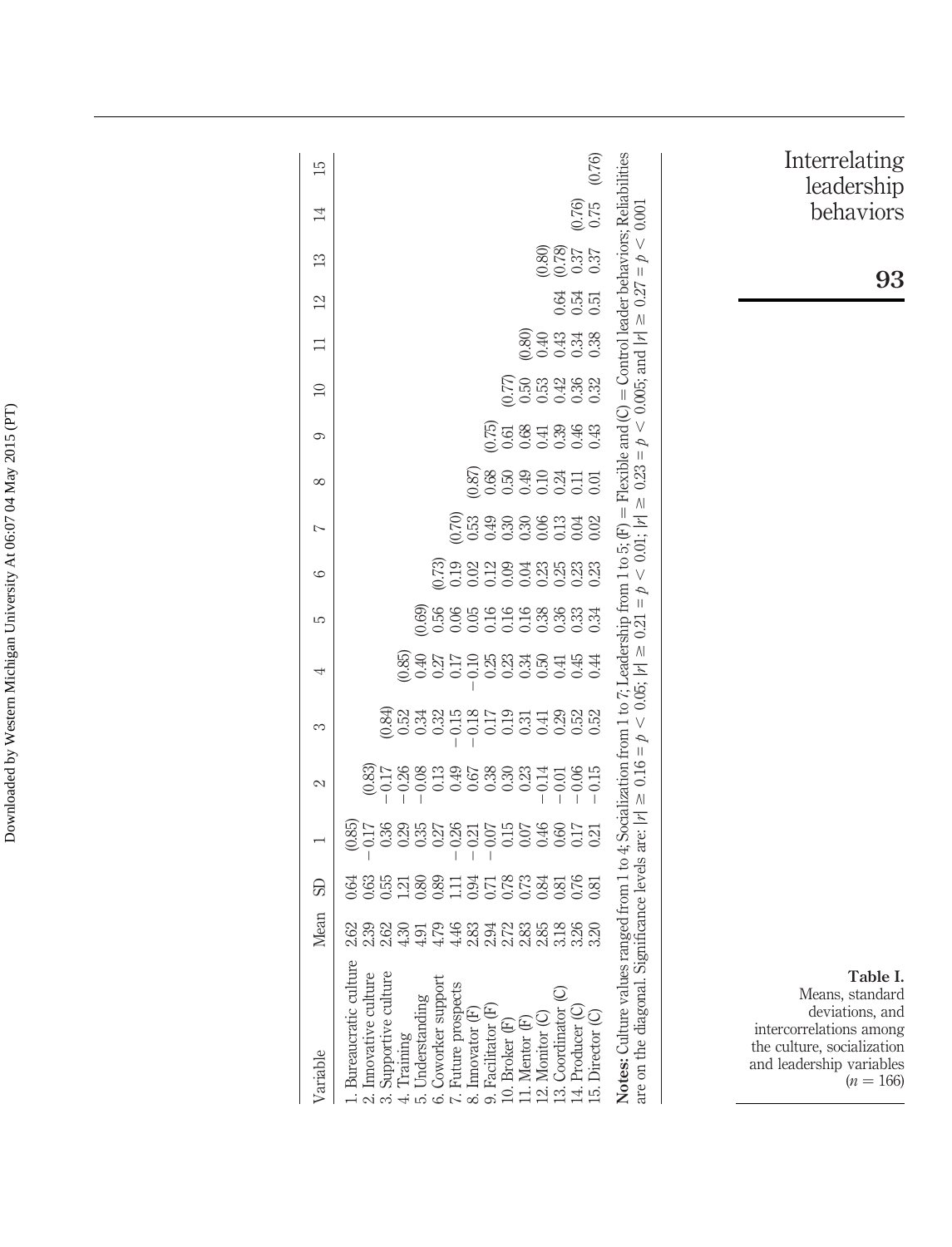correlations computed with each of the organizational culture variables. To make the comparisons, the Hotelling/Williams test for differences between two dependent correlations was used. For bureaucratic culture, its correlation with the control behaviors ( $r = 0.45$ ) was significantly higher than its correlation with the flexible behaviors  $(r = -0.02)$ ,  $t(163) = 6.98$ ,  $p < 0.001$ , strongly supporting  $H(1a)$ . For innovative culture, its correlation with the flexible behaviors  $(r = 0.51)$  was significantly higher than its correlation with the control behaviors  $(r = -0.11)$ ,  $t(163) = 10.28$ ,  $p < 0.001$ , lending strong support for  $H(2a)$ . With regard to supportive culture, its correlation with the control behaviors ( $r = 0.54$ ) was significantly higher than its correlation with the flexible behaviors ( $r = 0.11$ ),  $t(163) = 5.71$ ,  $p < 0.001$ , strongly refuting  $H(3a)$ .

To assess the relationships among the socialization variables and the control versus flexible leader behaviors, the Hotelling/Williams test was again used. For Training, its correlation with the control behaviors ( $r = 0.57$ ) was significantly higher than with the flexible behaviors ( $r = 0.19$ ),  $t(163) = 5.71$ ,  $p < 0.001$ , supporting  $H(4a)$  and opposing  $H(5a)$ . For Understanding, its correlation with the control behaviors ( $r = 0.44$ ) was also significantly higher than with the flexible behaviors ( $r = 0.17$ ),  $t(163) = 3.80, p < 0.001$ , supporting  $H(4b)$  and refuting  $H(5b)$ . The Coworker Support correlation with the control leadership behaviors ( $r = 0.30$ ) was significantly higher than with the flexible leader behaviors ( $r = 0.09$ ),  $t(163) = 2.66$ ,  $p < 0.01$ , supporting  $H(4c)$  and refuting  $H(5c)$ . By contrast, the future prospects correlation with the control behaviors  $(r = 0.08)$  was significantly lower than with the flexible behaviors  $(r = 0.49)$ ,  $t(163) = 6.12$ ,  $p < 0.001$ , contradicting  $H(4d)$  and supporting  $H(5d)$ .

With regard to organizational socialization and culture, the strong, significant, positive correlation between bureaucratic culture and training  $(r = 0.29)$  yielded powerful support for  $H(6a)$ ,  $p < 0.001$ ; and the significant, negative correlation between bureaucratic culture and future prospects ( $r = -0.26$ ) yielded strong support for  $H(6b)$ ,  $p < 0.001$ . Also, the significant negative correlation between innovative culture and training ( $r = -0.26$ ) gave strong support to  $H(7a)$ ,  $p < 0.005$ ; and the significant, positive correlation between innovative culture and future prospects  $(r = 0.49)$  lent powerful support to  $H(7b)$ ,  $p < 0.001$ . Also, the strong, significant, positive correlations that supportive culture had with training  $(r = 0.52)$  and with coworker support ( $r = 0.32$ ), provided strong support for  $H(8a)$  and  $H(8b)$ , both  $ps < 0.001$ .

## Tests for common-method bias and multicollinearity

Common-method bias was assessed by factor analyzing all the variables together, using the maximum-likelihood approach with a forced, one-factor solution (see Harman, 1960). The resultant Chi-square value is then divided by the degrees of freedom to assess model fit, whereby a ratio of less than 2.00:1 would indicate common-method bias. For this study, the ratio was 8.76:1, suggesting that common-method bias was not a concern.

Multicollinearity was assessed by a "tolerance"  $(1-R^2)$  test for each independent variable, wherein a tolerance value of less than 0.10 is problematic (see Hair et al., 1998, pp. 191-3). Using all the independent variables for the planned regressions, and regressing each on all the others, all the tolerance values were well above the 0.10 cut-off, indicating that multicollinearity was not a problem in these data.

LODJ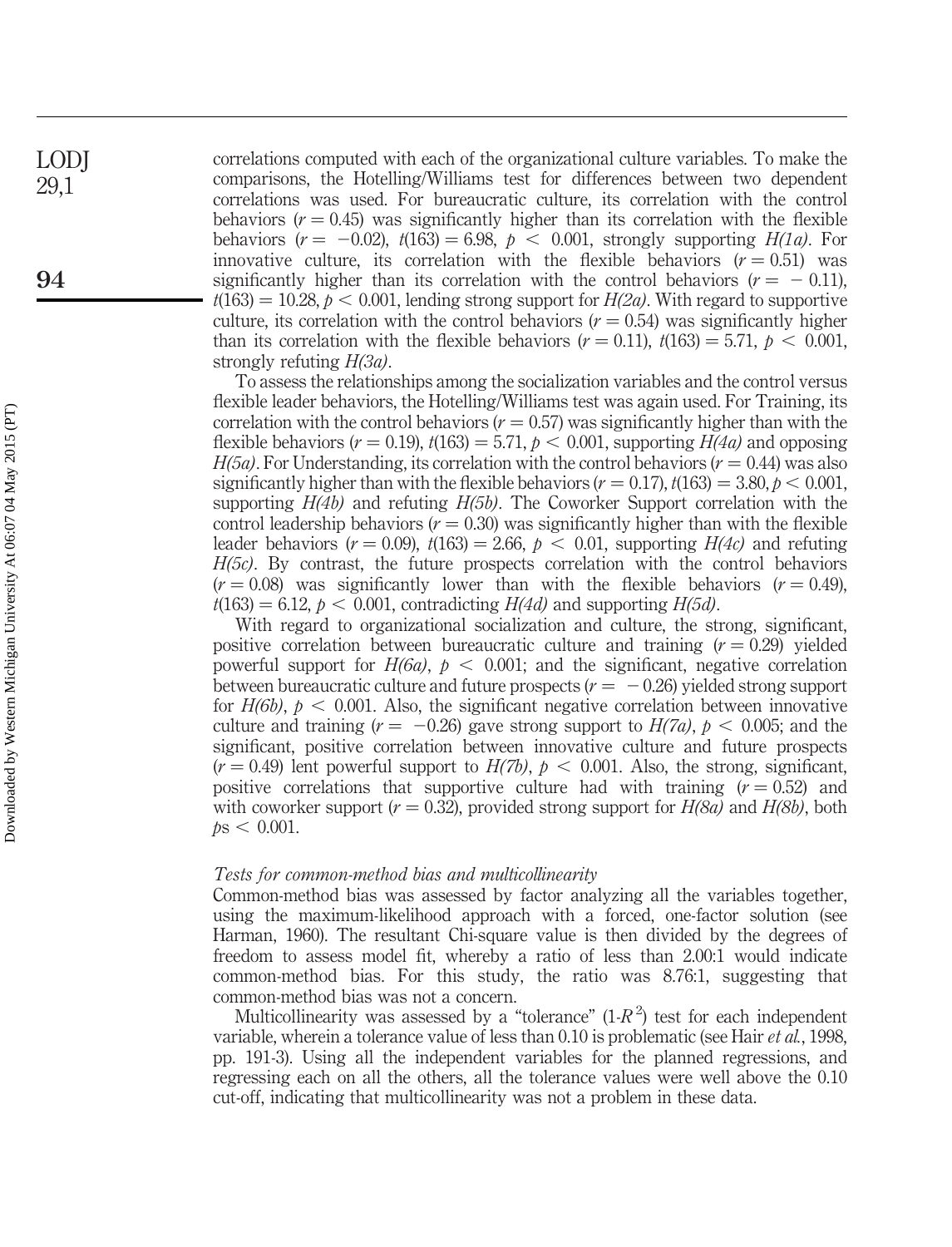#### Regressions

Another objective of this study was to determine the extent to which leadership and socialization variables could predict organizational culture. To achieve this, a hierarchical, stepwise regression was run for each culture, which controlled for demographics while also examining the separate effects of all the leadership and socialization variables.

In the first regression, for bureaucratic culture, 55 percent of the variance was explained by two leader behaviors and two socialization variables (no demographics entered the equation),  $F(4,151) = 47.76$ ,  $p < 0.001$ . In terms of power, the variance explained by any variable in a regression is its "effect size,"  $f^2$  (where  $f^2 = R^2/[1-R^2]$ ), with minimum cut-off values of 0.02 for a small effect, 0.15 for a medium effect, and 0.35 for a large effect (see Cohen, 1992). The coordinator, a control behavior, had a large effect ( $f^2 = 0.59$ ); and the Innovator, a flexible behavior (entering negatively), had a medium effect  $(f^2 = 0.15)$ . These results supported  $H(1b)$ . Additionally, future prospects (entering negatively) and coworker support both had small effects  $(f^2 = 0.03$  and 0.02, respectively).

In the regression for innovative culture, 58 percent of the variance was explained by two leadership behaviors and three socialization variables (no demographics entered the equation),  $F(5,150) = 42.84$ ,  $p < 0.001$ . The flexible innovator behavior had a large effect ( $f^2 = 0.96$ ), and the monitor, a control behavior (entering negatively), had a small effect ( $f^2 = 0.05$ ). These results supported  $H(2b)$ . The socialization variables of future prospects, coworker support, and training (entering negatively) all had small effects  $(f^2 = 0.03, 0.02,$  and 0.02, respectively).

In the regression for supportive culture, 53 percent of the variance was explained by three leadership behaviors and three socialization variables (no demographics entered the equation),  $F(6,149) = 30.55$ ,  $p < 0.001$ . The producer, a control behavior, had a large effect ( $f^2 = 0.41$ ), while the flexible mentor and innovator (entering negatively) both had small effects  $(f^2 = 0.08$ , and 0.05, respectively). These results did not support H(3b). Also, coworker support, training, and future prospects (which entered negatively) all had small effects ( $f^2 = 0.05$ , 0.04, and 0.02, respectively). The results of the three regressions for culture are shown in Table II.

In the next set of regressions, the socialization domains were regressed on the leadership behaviors (after removing the influence of demographics and culture). In the regression for Training, a total of 34 percent of the variance was explained by four leadership behaviors,  $F(4,152) = 24.63$ ,  $p < 0.001$ . Two control leadership behaviors, i.e. the monitor and producer, together yielded a large effect ( $f^2 = 0.37$ ), while two flexible leader behaviors, namely the mentor and innovator (which entered negatively), together yielded a small effect  $(f^2 = 0.08)$ .

For understanding, a total of 18 percent of the variance was explained by two variables,  $F(2,154) = 18.19, p < 0.001$ . Both were control leadership behaviors, namely, the director, with a medium effect ( $f^2 = 0.16$ ), and the coordinator, with a small effect  $(f^2 = 0.04)$ .

For coworker support, a total of 9 percent of the variance was explained, also by two control behaviors,  $F(2,154) = 8.41$ ,  $p < 0.001$ . These were the director and the coordinator, which both had small effects ( $f^2 = 0.06$  and 0.03, respectively).

For future prospects, 31 percent of the variance was explained by three variables,  $F(3,152) = 23.74$ ,  $p < 0.001$ . Two were flexible leader behaviors, with the Innovator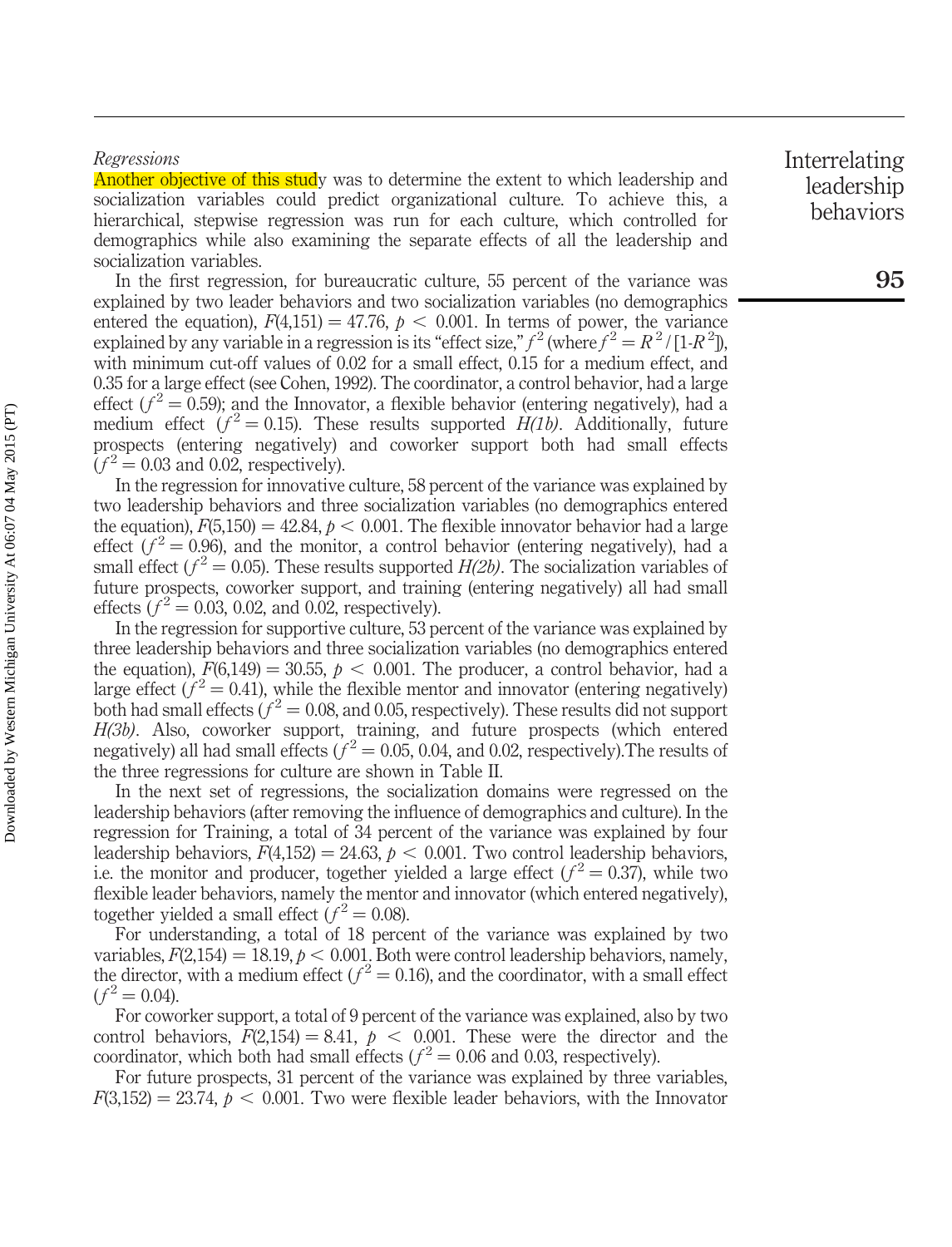|                                                   |                                                                                                                                       | Bureaucratic        |         | Innovative                     |         | Supportive                   |       |
|---------------------------------------------------|---------------------------------------------------------------------------------------------------------------------------------------|---------------------|---------|--------------------------------|---------|------------------------------|-------|
| 29,1                                              | Predictors                                                                                                                            | β                   | $(R^2)$ | β                              | $(R^2)$ | β                            | $R^2$ |
|                                                   | 1st                                                                                                                                   |                     |         |                                |         |                              |       |
|                                                   | Gender                                                                                                                                | 0.06                |         | 0.03                           |         | 0.00                         |       |
|                                                   | Age                                                                                                                                   | $-0.05$             |         | 0.02                           |         | $-0.07$                      |       |
| 96                                                | Education                                                                                                                             | 0.12                |         | 0.09                           |         | 0.09                         |       |
|                                                   | Years employed                                                                                                                        | $-0.03$             |         | 0.01                           |         | $-0.08$                      |       |
|                                                   | 2nd                                                                                                                                   |                     |         |                                |         |                              |       |
|                                                   | Innovator $(F)$                                                                                                                       | $-0.22***$          | 0.13    | $0.57^{\;***}$                 | 0.46    | $-0.14*$                     | 0.05  |
|                                                   | Facilitator (F)                                                                                                                       | $-0.10$             |         | 0.06                           |         | $-0.00$                      |       |
|                                                   | Broker (F)                                                                                                                            | 0.09                |         | 0.14                           |         | $-0.04$                      |       |
|                                                   | Mentor $(F)$                                                                                                                          | $-0.10$             |         | 0.06                           |         | $0.22***$                    | 0.07  |
|                                                   | Monitor (C)                                                                                                                           | 0.08                |         | $-0.18$ $^{\ast}$ $^{\ast}$    | 0.05    | $-0.04$                      |       |
|                                                   | Coordinator (C)                                                                                                                       | $0.65^{\,***\,*}$   | 0.37    | $-0.05$                        |         | $-0.04$                      |       |
|                                                   | Producer (C)                                                                                                                          | $-0.09$             |         | 0.07                           |         | $0.29***$                    | 0.29  |
|                                                   | Director $(C)$                                                                                                                        | $-0.08$             |         | $-0.01$                        |         | 0.09                         |       |
|                                                   | 3rd                                                                                                                                   |                     |         |                                |         |                              |       |
| Table II.                                         | Training                                                                                                                              | 0.00                |         | $- \, 0.18 \, ^{\ast \, \ast}$ | 0.02    | $0.27***$                    | 0.04  |
| Hierarchical regressions                          | Understanding                                                                                                                         | 0.11                |         | $-0.12$                        |         | $0.02\,$                     |       |
| on three organization                             | Coworker support                                                                                                                      | $0.16$ $^{\ast\,*}$ | 0.02    | $0.14***$                      | 0.02    | $0.26***$                    | 0.05  |
| cultures, controlling for                         | Future prospects                                                                                                                      | $0 - 0.27***$       | 0.03    | $0.23^{\,***\,*}$              | 0.03    | $-0.29***$                   | 0.03  |
| demographics (entered                             | Total $R^2$                                                                                                                           |                     | 0.55    |                                | 0.58    |                              | 0.53  |
| $first = 1st$ , and using<br>leadership (2nd) and | Final $F$                                                                                                                             | $47.76^{\,***}$     |         | $42.84^{\;***}$                |         | ${30.55}^{\ast\ast\ast\ast}$ |       |
| socialization (3rd) as                            | <b>Notes:</b> ${}^*\!p < 0.05$ ; ${}^{**}\!p < 0.01$ ; ${}^{***}\!p < 0.005$ ; ${}^{***}\!p < 0.001$ . Betas are standardized values; |                     |         |                                |         |                              |       |
| predictors $(N = 166)$                            | $(F)$ = Flexible and $(C)$ = Control leadership behaviors                                                                             |                     |         |                                |         |                              |       |

having a large effect ( $f^2 = 0.35$ ), and the facilitator having a small effect ( $f^2 = 0.03$ ). The other variable in the equation was the producer, which entered negatively with a small effect ( $f^2 = 0.02$ ). The results of all four regressions for socialization on the leadership behaviors are shown in Table III.

|                            | Training  |            | Understanding |            |         | Coworker<br>support | Future prospects |            |
|----------------------------|-----------|------------|---------------|------------|---------|---------------------|------------------|------------|
| Predictors                 | β         | $R^2$      | β             | $R^2$      |         | $R^2$               | ß                | $R^2$      |
| Flexible leader behaviors: |           |            |               |            |         |                     |                  |            |
| Innovator $-0.31***$       |           | 0.02       | $-0.02$       |            | $-0.04$ |                     | $0.31***$        | 0.26       |
| Facilitator                | 0.07      |            | $-0.06$       |            | $-0.03$ |                     | $0.34***$        | 0.03       |
| <b>Broker</b>              | 0.00      |            | $-0.01$       |            | $-0.03$ |                     | $-0.02$          |            |
| <b>Mentor</b>              | $0.30**$  | 0.05       | $-0.03$       |            | $-0.08$ |                     | $-0.12$          |            |
| Control leader behaviors:  |           |            |               |            |         |                     |                  |            |
| Monitor                    | $0.29***$ | 0.25       | 0.17          |            | 0.04    |                     | $-0.02$          |            |
| Coordinator                | 0.15      |            | $0.29***$     | 0.14       | $0.21*$ | 0.06                | $-0.02$          |            |
| Producer                   | $0.22***$ | 0.02       | 0.11          |            | 0.08    |                     | $-0.16*$         | 0.02       |
| Director                   | 0.03      |            | $0.24***$     | 0.04       | $0.17*$ | 0.03                | $-0.04$          |            |
| Total $R^2$                |           | 0.34       |               | 0.18       |         | 0.09                |                  | 0.31       |
| Final $F$                  |           | $24.63***$ |               | $18.19***$ |         | $8.41***$           |                  | $23.74***$ |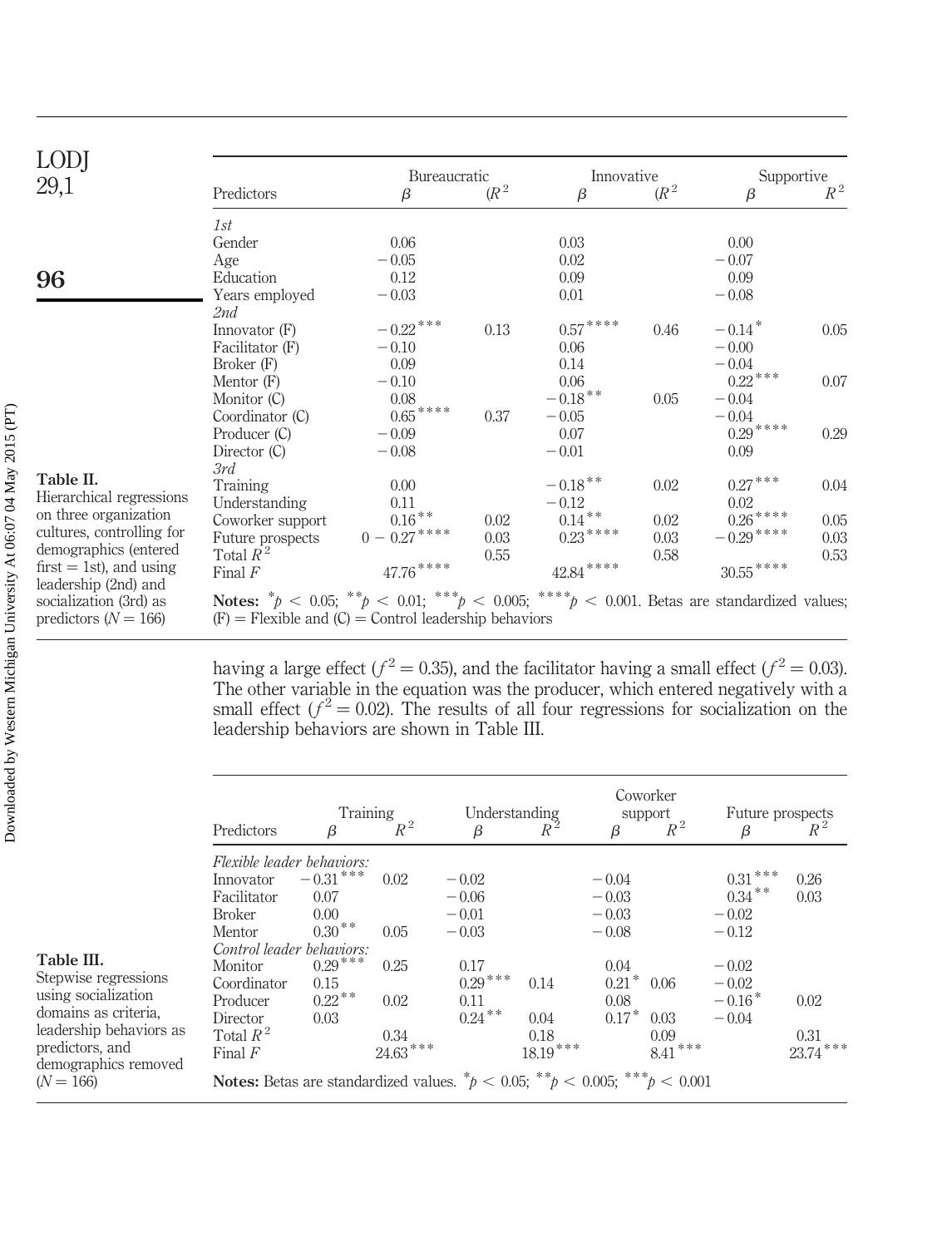# **Discussion**

The first notable result in this research was the highly significant difference between the mean scores for flexible and control leadership behaviors, with the mean for flexible behaviors being significantly lower. This strongly suggests that the employees perceived their managers to be more control oriented, while lacking in flexibility.

## Leadership and organizational culture

In the results for leadership and culture, a revealing pattern of correlations was found. For bureaucratic culture, the four control-oriented leader behaviors had significant positive correlations, while only one flexible behavior was significant and negative. The regression was consistent with these findings. These results strongly supported the idea that bureaucratic culture is characterized by leaders who favor the use of control rather than flexible behaviors.

For innovative culture, the reverse results were obtained, namely, all flexible behaviors had highly significant, positive correlations, while none of the control behaviors reached significance. The regression reflected this pattern, strongly supporting the idea that leadership behavior tends to be more flexible and less control oriented in innovative cultures. They also indicate that bureaucratic and innovative cultures are conceptually antithetical.

Thus far, the results for bureaucratic and innovative cultures supported Quinn's (1988) model. However, for supportive culture, the results diverged from theory, with the correlations for control behavior being significantly higher than those for flexible behavior. These results do not coincide with the idea that supportive-style leadership is more flexible than control-oriented leadership. The regression for supportive culture also did not support the idea that supportive leadership is flexible, as the variable having the largest effect was the control-oriented producer, which is inconsistent with the Human Relations Model (developing human resources) and more in harmony with the Rational Goal Model (maximizing outputs). A possible explanation of this could be that organizations with supportive culture might balance their efforts in human resource development by placing more stress on production in order to remain competitive.

## Organizational socialization and leadership

For the comparison between leader behaviors and the socialization content domains, seven of the eight leader behaviors had strong, significant, positive correlations with training, suggesting that all leader behaviors (except the innovator) are concerned with training. These results could mean that Innovators focus more on hiring people for their creativity, and thus do not offer much in-company training. The regression clarified this by showing that the control-oriented monitor had the largest effect, which is logical since the monitor's role is to scrutinize an organization's internal workings and hence should note any training needs.

For understanding, all leadership behaviors (except the Innovator) yielded significant correlations. As with Training, the four control-oriented leader behaviors were all highly significant and positive. In the regression for understanding, only two leader behaviors entered, i.e. the director and coordinator, and both are control-oriented. A possible explanation could be that these two leader roles need to ensure employee understanding in order to resolve problems and maintain the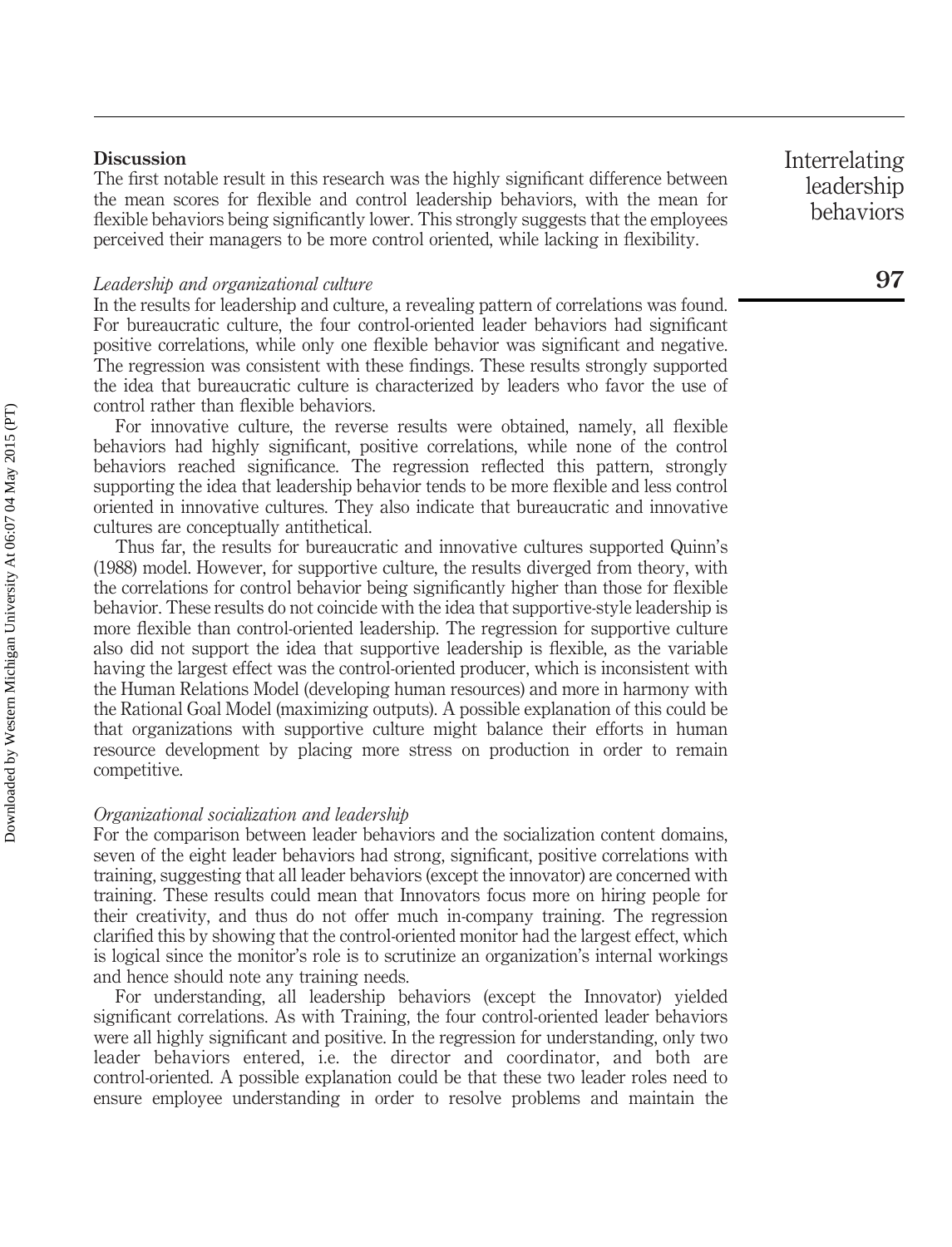workflow. The results did not support the human relations part of Quinn's (1988) model because the leader roles were control-oriented.

The results for coworker support were similar to those for understanding, in that the control-oriented leader behaviors all had significant, positive correlations, while none of the flexible behaviors were significant. The regression did not yield much-explained variance. Two factors might explain these findings. First, coworker support refers to the assistance provided by other workers, rather than by management, which could explain the low overall effect for the leader behaviors. Second, the high correlations for the control behaviors might reflect a societal influence, i.e. Chinese organizations are control focused. For this latter possibility, Redding (1993) identified underlying cultural factors related to the preference for control in Chinese organizations, while other writers have identified Chinese leaders' control of rewards (Aryee and Chen, 2006), the nature and diversity of controls used by Chinese management (Efferin and Hopper, 2007), as well as the far-reaching extent of control in Chinese society (Xu, 1994). In either of the two possible explanations, these results are not consistent with the human relations part of Quinn's (1988) model, since no flexible leader behaviors were associated with coworker support.

For future prospects, the pattern was the opposite of that for coworker support. All correlations with flexible leader behaviors were highly significant and positive, while none of the control-oriented behaviors reached significance. The regression revealed three leader behaviors in the equation; two were flexible, and one (entering negatively) was a control behavior. As the innovator yielded the greatest effect, the results suggest that employees see innovative behaviors by their leaders as strongly associated with possible promotions and rewards. This outcome was somewhat consistent with Quinn's (1988) model because leaders need to be flexible (and innovative) when offering rewards and promotions.

## Organizational socialization and organizational culture

Bureaucratic culture had highly significant correlations with all four socialization domains; the only anomaly being the negative correlation for future prospects. In the regression, training and understanding did not enter, while coworker support entered positively, and future prospects negatively. These results suggest that employees tend to perceive coworkers as somewhat helpful in bureaucratic culture, but that opportunities for advancement are seen as unlikely. For the former, perhaps employees in such cultures try to overcome the feeling of isolation by seeking out and endeavoring to provide interpersonal support. For the latter, the perception that bonuses and rewards are lacking seems to reflect the relatively toilsome nature of work that characterizes bureaucracy.

Innovative culture had the opposite pattern. The socialization variables with significant correlations were training (strongly negative) and future prospects (strongly positive). The regression confirmed these relationships, and supported the finding for innovative leadership and training, i.e. that innovative leaders prefer to hire workers who already possess certain skills rather than to expend time and effort in training new workers. The strong effect for future prospects could mean that rewards are a salient aspect of innovative culture, wherein the creation of a successful product could yield immense financial rewards to an employee.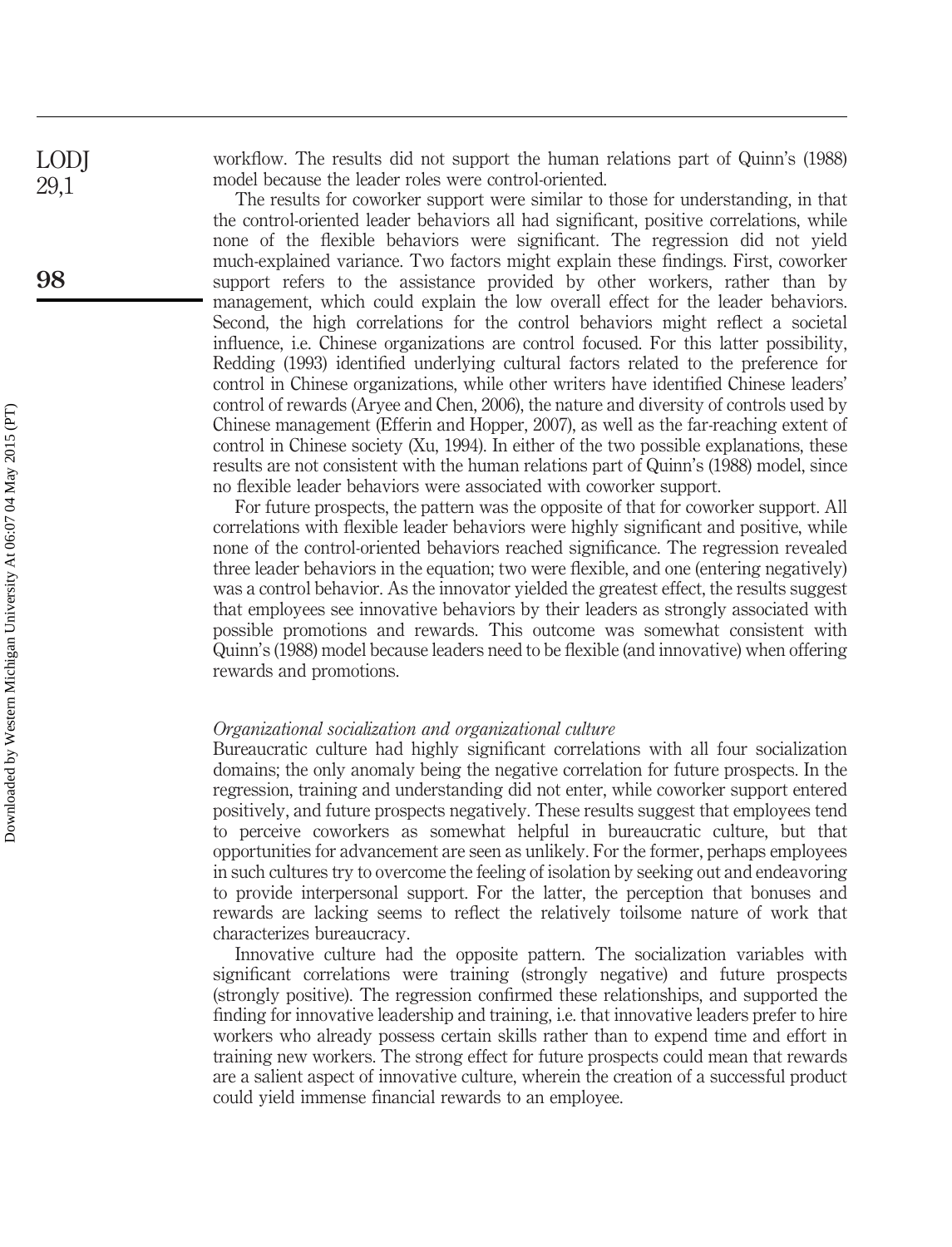The relation between supportive culture and socialization revealed a pattern similar to that for bureaucratic culture. Training, understanding, and coworker support all had highly significant, positive correlations, while future prospects was not significant. The regression indicated that training and coworker support were perceived as generally available, but that opportunities for advancement were less likely. These results might indicate that differential salaries and promotions in a culture where equality is valued could engender interpersonal competition (for those rewards), which would be antithetical to the camaraderie that characterizes supportive cultures.

# Conclusions and implications

This study confirmed that leadership behaviors and the domains of organizational socialization are related to, and predictors of, organizational culture; findings that have implications for both management and research. Overall, across organizations, as employees perceived their leaders to be more control oriented, managers might need to use more flexible leader behaviors. This is especially so in bureaucratic and (surprisingly) supportive cultures. For bureaucratic culture, the results suggest a need for more opportunities for advancement. For supportive culture, the strong effects for control-oriented behavior were inconsistent with its general stereotype as well as with Quinn's (1988) model of leadership behaviors, results that indicate a need for more incisive research to better understand supportive culture.

Also, the relative absence of control behaviors in innovative culture suggests that leaders in such cultures might need to pay more attention to matters of control. For example, training, which was strongly related to all the control behaviors, was perceived as notably absent from innovative culture. The weak presence of training in innovative culture might mean that innovative leaders could be overlooking the long-term development of their human resources.

For organizational socialization, training had strong positive relations to seven of eight leader roles, and a similar pattern was obtained for understanding, indicating that innovators are not seen as helping employees understand how their organizations work. Surprisingly, coworker support was not related to flexible leadership, but was positively and significantly related to control leadership. For future prospects, the results were reversed, i.e. minimally related to control leadership, but positively and significantly related to flexible leadership. In theory, socialization is very important to the effectiveness of an organization's employees, and thus all socialization domains should be positively present in every culture. The lack of significant relationships in some cases, however, does not negate the theoretical prescription. Rather, the absence of strong relationships more likely implies that, in actual practice, certain organizations might be failing to emphasize some critical socialization domains.

Finally, this was an initial investigation into how leadership behaviors, organizational socialization, and organizational culture are related, with some surprising relationships revealed in the analyses. In particular, there was a predominance of the control over the flexible leadership behaviors for all types of organizational culture, a result that contradicts most organizational theory. While this pattern was clearly present in the data for this research, future research is needed to determine whether these relationships will recur with different samples and in different parts of the world.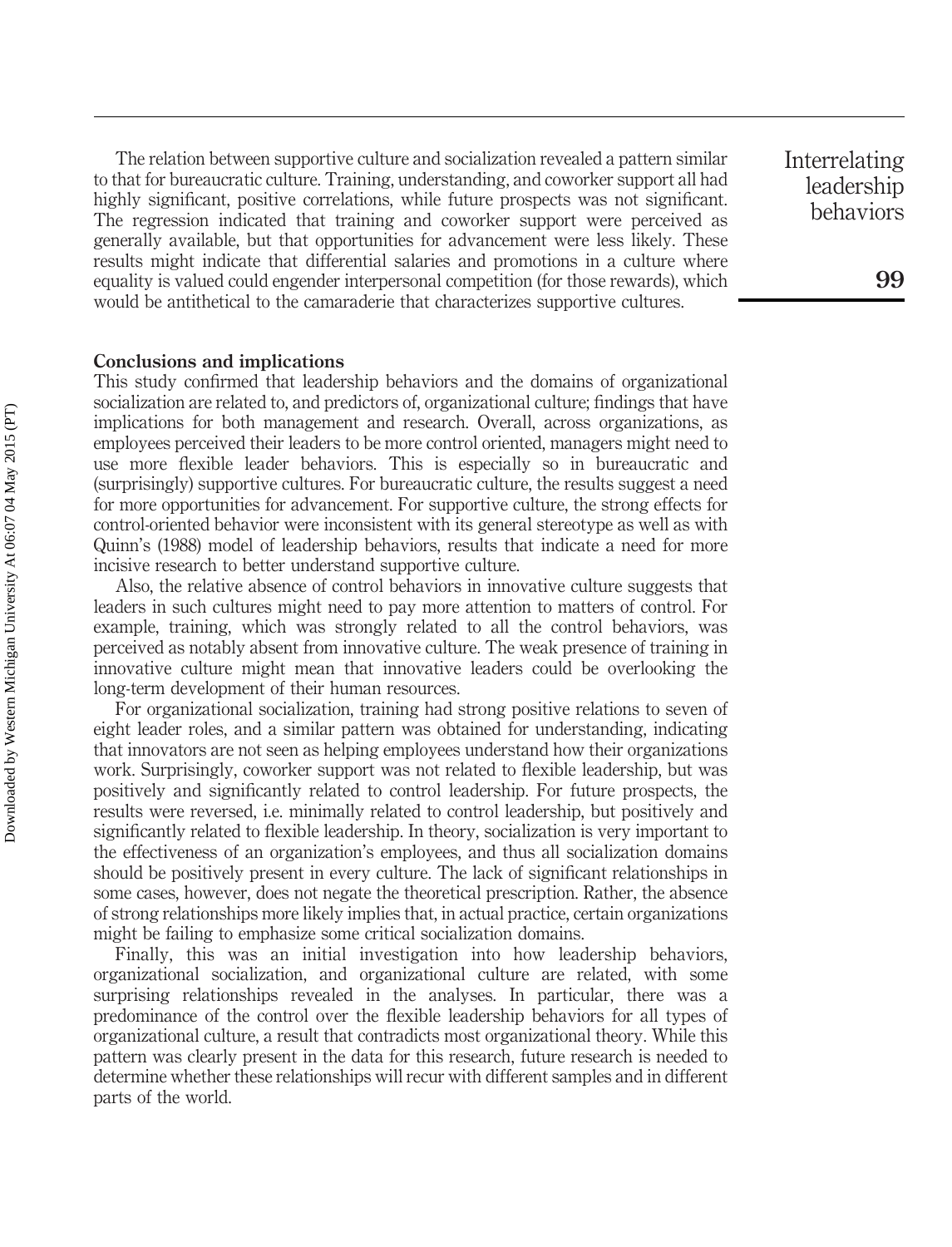| 29,1       | Adler, N.J. (1986), <i>International Dimensions of Organizational Behavior</i> , Kent, Boston, MA.                                                                                                                                                                                         |
|------------|--------------------------------------------------------------------------------------------------------------------------------------------------------------------------------------------------------------------------------------------------------------------------------------------|
|            | Akaah, I.P. (1993), "Organizational culture and ethical research behavior", <i>Journal of the</i><br>Academy of Marketing Science, Vol. 21 No. 1, pp. 59-63.                                                                                                                               |
| <b>100</b> | Anakwe, U.P. and Greenhaus, J.H. (1999), "Effective socialization of employees: socialization<br>content perspective", <i>Journal of Managerial Issues</i> , Vol. 11 No. 3, pp. 315-29.                                                                                                    |
|            | Aryee, S. and Chen, Z.X. (2006), "Leader-member exchange in a Chinese context: antecedents, the<br>mediating role of psychological empowerment and outcomes", <i>Journal of Business</i><br>Research, Vol. 59 No. 7, pp. 793-801.                                                          |
|            | Autry, C.W. and Daugherty, P.J. (2003), "Warehouse operations employees: linking<br>person-organization fit, job satisfaction, and coping responses", <i>Journal of Business</i><br>Logistics, Vol. 24 No. 1, pp. 171-97.                                                                  |
|            | Bass, B.M. and Avolio, B.J. (1993), "Transformational leadership and organizational culture",<br>Public Administration Quarterly, Vol. 17 No. 1, pp. 112-21.                                                                                                                               |
|            | Bauer, T.N., Morrison, E.W. and Callister, R. (1998), "Organizational socialization: a review and<br>directions for future research", in Rowland, K.M. and Ferris, G.R. (Eds), Research in<br>Personnel and Human Resources Management, Vol. 16, JAI Press, Greenwich, CT,<br>pp. 149-214. |
|            | Blake, R.R. and Mouton, J.S. (1964), The Managerial Grid, Gulf, Houston, TX.                                                                                                                                                                                                               |
|            | Block, L. (2003), "The leadership-culture connection: an exploratory investigation", <i>Leadership &amp;</i><br><i>Organization Development Journal</i> , Vol. 24 Nos 5/6, pp. 318-34.                                                                                                     |
|            | Cable, D.M. and Parsons, C.K. (2001), "Socialization tactics and person-organization fit",<br><i>Personnel Psychology</i> , Vol. 54 No. 1, pp. 1-23.                                                                                                                                       |
|            | Chao, G.T., O'Leary-Kelly, A.M., Wolf, S., Klein, H.J. and Gardner, P. (1994), "Organizational<br>socialization: its content and consequences", <i>Journal of Applied Psychology</i> , Vol. 79 No. 5,<br>pp. 730-43.                                                                       |
|            | Chatman, J.A. (1989), "Improving interactional organizational research: a model of<br>person-organization fit", Academy of Management Review, Vol. 14 No. 3, pp. 333-49.                                                                                                                   |
|            | Chatman, J.A. (1991), "Matching people and organizations: selection and socialization in public<br>accounting firms", <i>Administrative Science Quarterly</i> , Vol. 36 No. 3, pp. 459-84.                                                                                                 |
|            | Cohen, J. (1992), "A power primer", <i>Psychological Bulletin</i> , Vol. 112 No. 1, pp. 155-9.                                                                                                                                                                                             |
|            | Efferin, S. and Hopper, T. (2007), "Management control, culture and ethnicity in a Chinese<br>Indonesian company", Accounting, Organizations and Society, Vol. 32 No. 3, pp. 223-62.                                                                                                       |
|            | Fiedler, F.E. (1967), A Theory of Leadership Effectiveness, McGraw-Hill, New York, NY.                                                                                                                                                                                                     |
|            | Fisher, C.D. (1986), "Organizational socialization: an integrative review", in Rowland, K.M. and<br>Ferris, G.R. (Eds), Research in Personnel and Human Resources Management, Vol. 4, JAI<br>Press, Greenwich, CT, pp. 101-45.                                                             |
|            | Grint, K. (2000), Leadership: Classical, Contemporary and Critical Approaches, Oxford University<br>Press, Oxford.                                                                                                                                                                         |
|            | Hair, J.F., Anderson, R.E., Tatham, R.L. and Black, W.C. (1998), Multivariate Data Analysis,<br>5th ed., Prentice-Hall, Upper Saddle River, NJ.                                                                                                                                            |

References

- Harman, H.H. (1960), Modern Factor Analysis, University of Chicago Press, Chicago, IL.
- Hart, S.L. and Quinn, R.E. (1993), "Roles executives play: CEOs, behavioral complexity, and firm performance", *[Human Relations](http://www.emeraldinsight.com/action/showLinks?crossref=10.1177%2F001872679304600501&isi=A1993LG20800001)*, Vol. 46 No. 5, pp. 543-74.

LODJ 29,1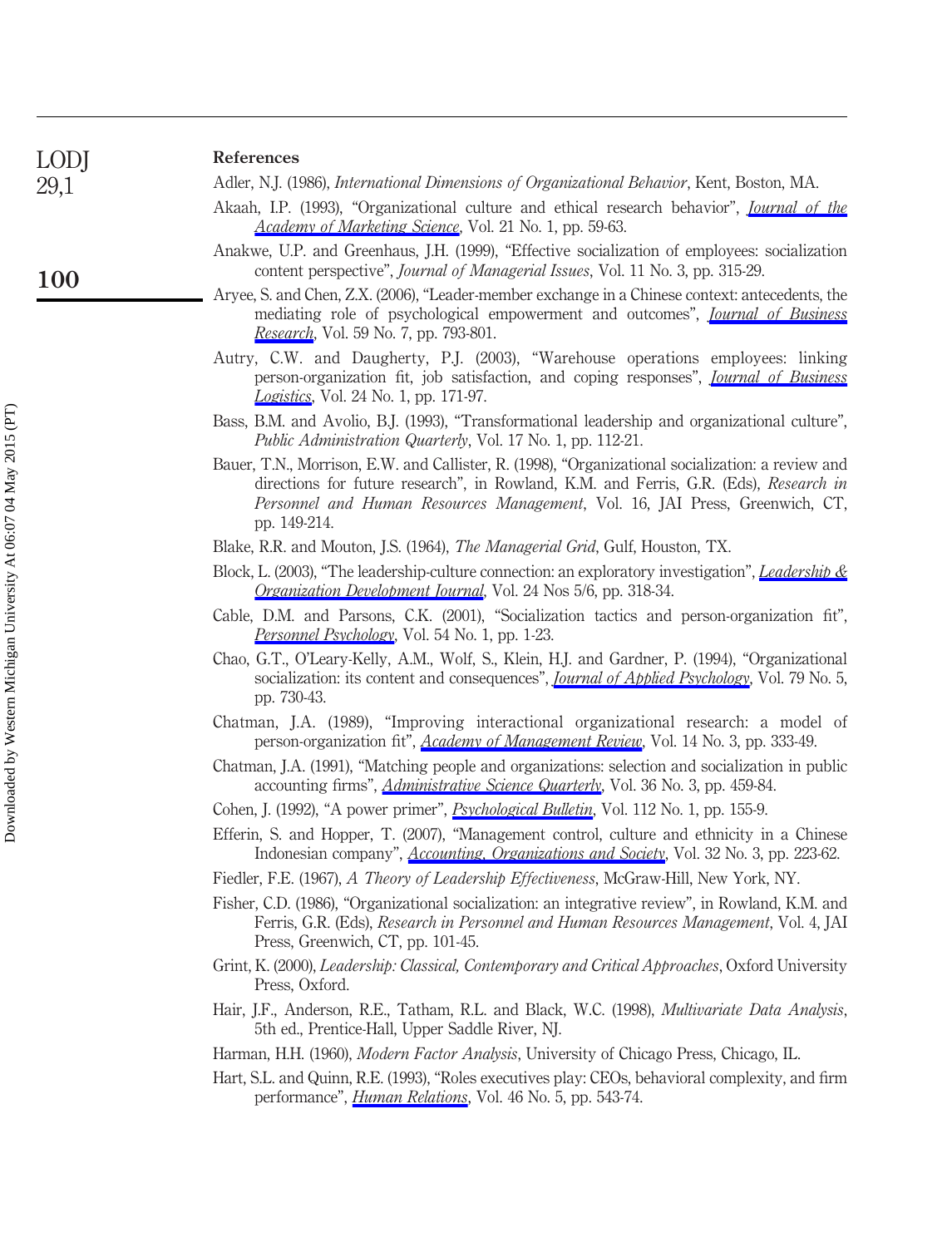- House, R.J. (1971), "A path goal theory of leader effectiveness", *[Administrative Science Quarterly](http://www.emeraldinsight.com/action/showLinks?crossref=10.2307%2F2391905&isi=A1971K638600008)*, Vol. 16 No. 3, pp. 321-38.
- Lamond, D. (2003), "The value of Quinn's competing values model in an Australian context", [Journal of Managerial Psychology](http://www.emeraldinsight.com/action/showLinks?system=10.1108%2F02683940310459583), Vol. 18 No. 1, pp. 46-59.
- Lewis, D. (1996), "The organizational culture saga from OD to TQM: a critical review of the literature", *[Leadership & Organization Development Journal](http://www.emeraldinsight.com/action/showLinks?system=10.1108%2F01437739610105995)*, Vol. 17 No. 1, pp. 12-19.
- Li, Y.C. (2004), "Examining the effects of organizational culture and leadership behaviors on organizational commitment, job satisfaction, and job performance at small and middle-sized firms in Taiwan", Journal of American Academy of Business, Vol. 5 Nos 1/2, pp. 432-8.
- Lok, P. and Crawford, J. (1999), "The relationship between commitment and organizational culture, subculture, leadership style, and job satisfaction in organizational change and development", *[Leadership & Organizational Development Journal](http://www.emeraldinsight.com/action/showLinks?system=10.1108%2F01437739910302524)*, Vol. 20 No. 7, pp. 365-73.
- Lok, P. and Crawford, J. (2001), "Antecedents of organizational commitment and the mediating role of job satisfaction", *[Journal of Managerial Psychology](http://www.emeraldinsight.com/action/showLinks?system=10.1108%2FEUM0000000006302)*, Vol. 16 Nos 7/8, pp. 594-613.
- Lok, P. and Crawford, J. (2004), "The effects of organizational culture and leadership style on job satisfaction and organizational commitment", *[Journal of Management Development](http://www.emeraldinsight.com/action/showLinks?system=10.1108%2F02621710410529785)*, Vol. 23 Nos 3/4, pp. 321-38.
- Louis, M.R. (1980), "Surprise and sense making: what newcomers experience in entering unfamiliar organizational settings", *[Administrative Science Quarterly](http://www.emeraldinsight.com/action/showLinks?crossref=10.2307%2F2392453&isi=A1980JU64500003)*, Vol. 25 No. 2, pp. 226-51.
- Ogbonna, E. and Harris, L.C. (2000), "Leadership style, organizational culture and performance: empirical evidence from UK companies", *[International Journal of Human Resource](http://www.emeraldinsight.com/action/showLinks?crossref=10.1080%2F09585190050075114&isi=000088744400008) [Management](http://www.emeraldinsight.com/action/showLinks?crossref=10.1080%2F09585190050075114&isi=000088744400008)*, Vol. 11 No. 4, pp. 766-88.
- Parker, M. (2000), Organizational Culture and Identity, Sage, London.
- Plato (1993), The Republic, Oxford University Press, Oxford.
- Quinn, R.E. (1988), Beyond Rational Management, Jossey-Bass, San Francisco, CA.
- Redding, S.G. (1993), The Spirit of Chinese Capitalism, de Gruyter, New York, NY.
- Rousseau, D.M. (1990), "Assessing organizational culture: the case of multiple methods", in Schneider, B. (Ed.), Organizational Culture and Climate, Jossey-Bass, San Francisco, CA, pp. 153-92.
- Schein, E.H. (1984), "Coming to a new awareness of organizational culture", Sloan Management Review, Vol. 25 No. 2, pp. 3-16.
- Schein, E.H. (1991), Organizational Culture and Leadership, Jossey-Bass, San Francisco, CA.
- Schein, E.H. (1996), "Culture: the missing concept in organization studies", *[Administrative](http://www.emeraldinsight.com/action/showLinks?crossref=10.2307%2F2393715&isi=A1996UU97400003)* [Science Quarterly](http://www.emeraldinsight.com/action/showLinks?crossref=10.2307%2F2393715&isi=A1996UU97400003), Vol. 41 No. 2, pp. 229-40.
- Shadur, M.A., Kienzle, R. and Rodwell, J.J. (1999), "The relationship between organizational climate and employee perceptions of involvement",  $Group & Organization Management$ Vol. 24 No. 4, pp. 479-503.
- Shim, S., Lusch, R.F. and Goldsberry, E. (2002), "Leadership style profiles of retail managers: personal, organizational, and managerial characteristics", [International Journal of Retail &](http://www.emeraldinsight.com/action/showLinks?system=10.1108%2F09590550210423663) [Distribution Management](http://www.emeraldinsight.com/action/showLinks?system=10.1108%2F09590550210423663), Vol. 30 No. 4, pp. 186-201.
- Silverthorne, C. (2004), "The impact of organizational culture and person-organization fit on organizational commitment and job satisfaction in Taiwan", *[Leadership & Organizational](http://www.emeraldinsight.com/action/showLinks?system=10.1108%2F01437730410561477)* [Development Journal](http://www.emeraldinsight.com/action/showLinks?system=10.1108%2F01437730410561477), Vol. 25 No. 7, pp. 592-9.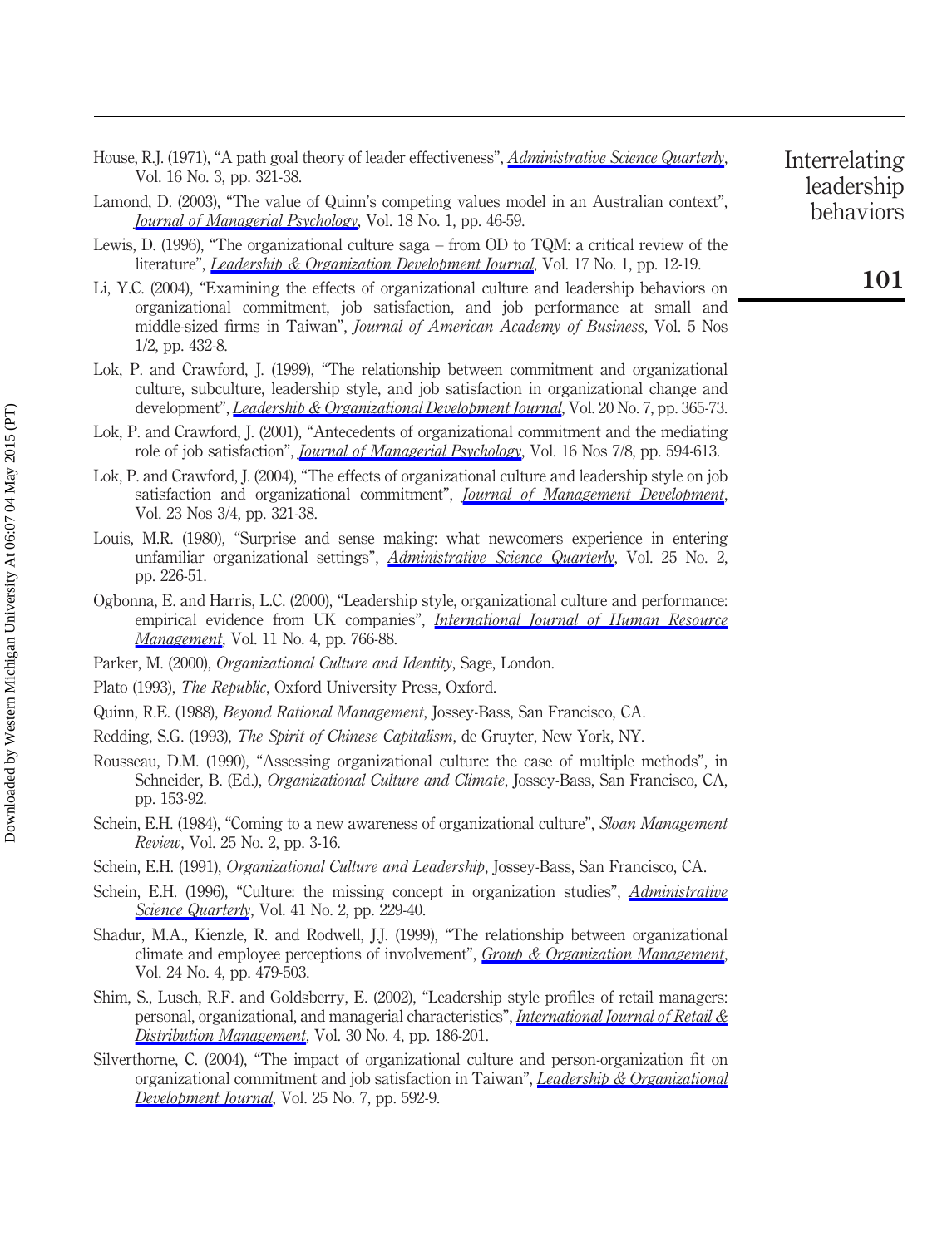| <b>LODJ</b><br>29,1 | Stogdill, R.M. and Coons, A.E. (1957), <i>Leader Behavior: Its Description and Measurement</i> , Ohio<br>State University, Columbus, OH, Research Monograph 88.                          |
|---------------------|------------------------------------------------------------------------------------------------------------------------------------------------------------------------------------------|
|                     | Takala, T. (1998), "Plato on leadership", <i>Journal of Business Ethics</i> , Vol. 17 No. 7, pp. 785-98.                                                                                 |
|                     | Taormina, R.J. (1994), "The organizational socialization inventory", <i>International Journal of</i><br><i>Selection and Assessment, Vol. 2 No. 3, pp. 133-45.</i>                       |
| <b>102</b>          | Taormina, R.J. (1997), "Organizational socialization: a multidomain, continuous process model",<br><i>International Journal of Selection and Assessment, Vol. 5 No. 1, pp. 29-47.</i>    |
|                     | Taormina, R.J. (2004), "Convergent validation of two measures of organizational socialization",<br><i>International Journal of Human Resource Management</i> , Vol. 15 No. 1, pp. 76-94. |
|                     | Triandis, H.C. (1996), "The psychological measurement of cultural syndromes", <i>American</i><br><i>Psychologist</i> , Vol. 51 No. 4, pp. 407-15.                                        |
|                     | Van Maanen, J. (1978), "People processing: strategies of organizational socialization",<br><i>Organizational Dynamics</i> , Vol. 7 No. 1, pp. 18-36.                                     |
|                     | Wallach, E.J. (1983), "Individuals and organizations: the cultural match", <i>Training and</i><br><i>Development Journal</i> , Vol. 37 No. 2, pp. 29-36.                                 |
|                     | Wilson, J.A. and Elman, N.S. (1990), "Organizational benefits of mentoring", <i>Academy of</i><br><i>Management Executive</i> , Vol. 4 No. 4, pp. 88-94.                                 |

Robert J. Taormina can be contacted at: Taormina@umac.mo

No. 4, pp. 463-74.

Corresponding author

Xu, M.X. (1994), "Organizational control in Chinese work units", [International Sociology](http://www.emeraldinsight.com/action/showLinks?crossref=10.1177%2F026858094009004005&isi=A1994PX63700005), Vol. 9

To purchase reprints of this article please e-mail: reprints@emeraldinsight.com Or visit our web site for further details: www.emeraldinsight.com/reprints